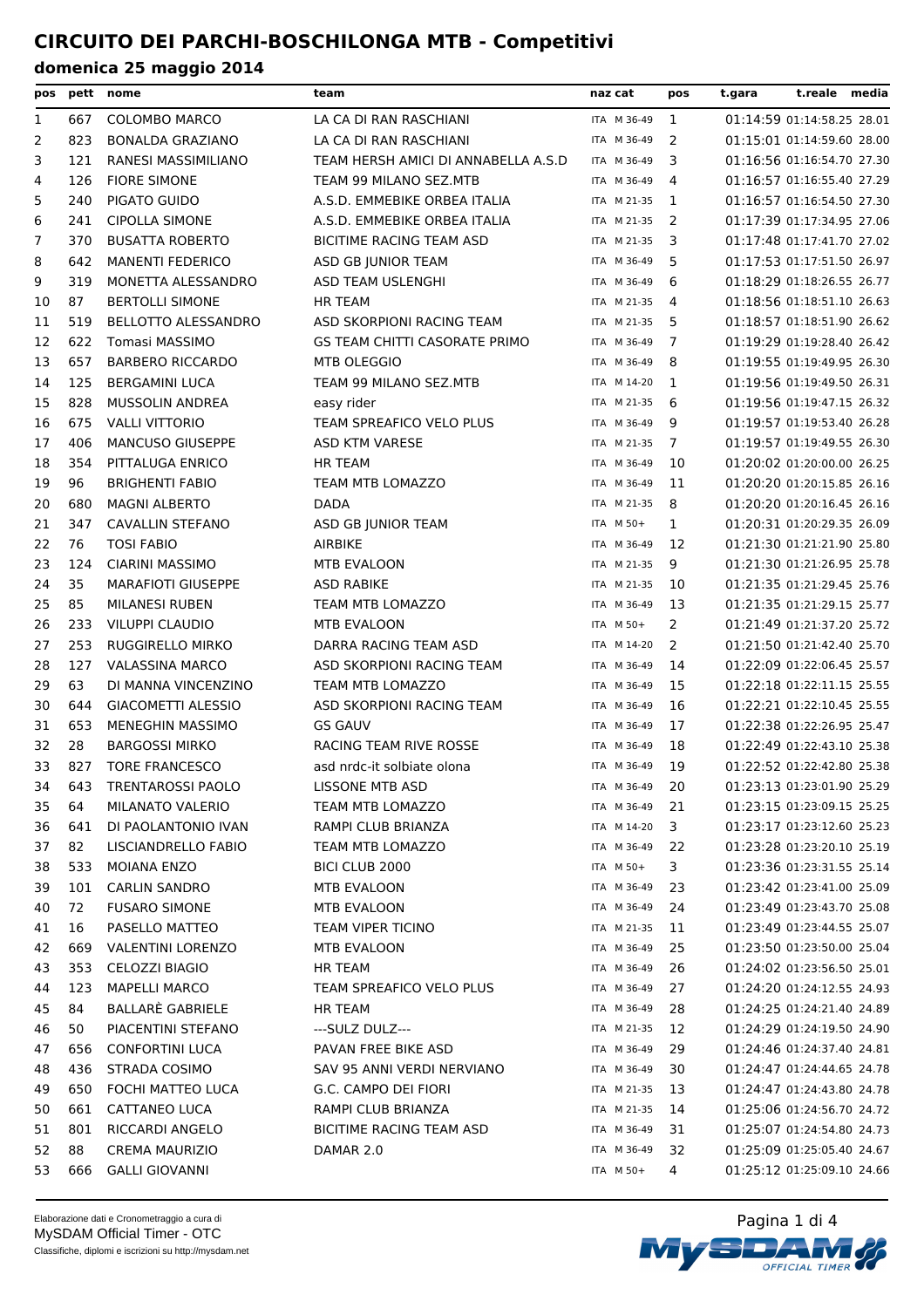| pos     |     | pett nome                       | team                                | naz cat     | pos           | t.gara                     | t.reale media |  |
|---------|-----|---------------------------------|-------------------------------------|-------------|---------------|----------------------------|---------------|--|
| 54      | 672 | <b>BONETTINI GIANFRANCO</b>     | MTB LOMAZZO                         | ITA M 50+   | 5             | 01:25:15 01:25:13.65 24.63 |               |  |
| 55      | 000 | <b>BALLOTTA ALBERTO</b>         | ASD SKORPIONI RACING TEAM           | ITA M 36-49 | 33            | 01:25:20 01:25:19.30 24.61 |               |  |
| 56      | 301 | <b>BRUSTIA DANIELE</b>          | <b>GS CICLI BATTISTELLA</b>         | ITA M 21-35 | 15            | 01:25:30 01:25:21.70 24.60 |               |  |
| 57      | 682 | <b>MALAVASI OSCAR</b>           | ASD LISSONE MTB                     | ITA M 36-49 | 34            | 01:25:32 01:25:26.95 24.57 |               |  |
| 58      | 8   | PETRUZZI PAOLO                  | MTB OLEGGIO                         | ITA M 21-35 | 16            | 01:25:36 01:25:23.80 24.59 |               |  |
| 59      | 821 | SEPULCRI MAURO                  | ASD EQUIPE CORBETTESE               | ITA M 36-49 | 35            | 01:25:43 01:25:33.50 24.54 |               |  |
| 60      | 815 | molinari giacomo                |                                     | ITA M 50+   | 6             | 01:25:48 01:25:39.25 24.51 |               |  |
| 61      | 547 | DISCA GIANNI PIERO              | BICITIME RACING TEAM ASD            | ITA M 36-49 | 36            | 01:25:56 01:25:41.60 24.50 |               |  |
| 62      | 687 | COLOMBO CLAUDIO                 | <b>HR TEAM</b>                      | ITA M 21-35 | 17            | 01:25:59 01:25:48.40 24.47 |               |  |
| 63      | 105 | <b>GRANATO BENIAMINO</b>        | BICITIME RACING TEAM ASD            | ITA M 36-49 | 37            | 01:25:59 01:25:47.90 24.47 |               |  |
| 64      | 670 | <b>TELFI PUPPI SERGIO</b>       | <b>MTB LOMAZZO</b>                  | ITA M 50+   | $\mathcal{I}$ | 01:26:01 01:25:54.95 24.44 |               |  |
| 65      | 254 | RUGGIRELLO CLAUDIO              | DARRA RACING TEAM ASD               | ITA M 36-49 | 38            | 01:26:03 01:26:00.35 24.41 |               |  |
| 66      | 243 | <b>SGARBI STEFANO</b>           | <b>GS NEW BIKE ASD</b>              | ITA M 36-49 | 39            | 01:26:05 01:25:58.90 24.42 |               |  |
| 67      | 75  | <b>SUIGO SIMONE</b>             | <b>VENTUNO ZERO 55 CYCLING TEAM</b> | ITA M 21-35 | 18            | 01:26:12 01:26:04.80 24.39 |               |  |
| 68      | 128 | <b>MARTINI CRISTIAN GIACOMO</b> | ASD SKORPIONI RACING TEAM           | ITA M 21-35 | 19            | 01:26:14 01:26:00.40 24.41 |               |  |
| 69      | 122 | <b>IARDONI SIMONE</b>           | ASD ECOWAY WILD RIDERES             | ITA M 36-49 | 40            | 01:26:19 01:26:05.55 24.39 |               |  |
| 70      | 52  | <b>MACCHI MAURO</b>             | ASD GB JUNIOR TEAM                  | ITA M 36-49 | 41            | 01:26:23 01:26:15.20 24.34 |               |  |
| 71      | 10  | PIOTTI SILVIO                   | <b>HR TEAM</b>                      | ITA M 50+   | 8             | 01:26:29 01:26:16.75 24.33 |               |  |
| 72      | 499 | <b>REBOSIO GABRIELE</b>         | <b>GS NEW BIKE ASD</b>              | ITA M 36-49 | 42            | 01:26:30 01:26:22.50 24.31 |               |  |
| 73      | 702 | <b>BELLE' ADRIANO</b>           | ASD TEAM SCHAEFFLER ITALIA          | ITA M 36-49 | 43            | 01:26:47 01:26:46.50 24.20 |               |  |
| 74      | 44  | <b>TREZZI ALBERTO</b>           | <b>MTB EVALOON</b>                  | ITA M 21-35 | 20            | 01:26:47 01:26:47.00 24.19 |               |  |
| 75      | 320 | <b>MARIANI LUCIANO</b>          | <b>BORGA CYCLES TEAM</b>            | ITA M 36-49 | 44            | 01:26:52 01:26:40.90 24.22 |               |  |
| 76      | 544 | <b>MARANGONI CHRISTIAN</b>      | <b>TEAM VIPER TICINO</b>            | ITA M 21-35 | 21            | 01:26:58 01:26:51.25 24.17 |               |  |
| 77      | 491 | ROTA MARCO                      | <b>MTB EVALOON</b>                  | ITA M 50+   | 9             | 01:26:58 01:26:54.55 24.16 |               |  |
| 78      |     | 1100 SPILLER ANGELO             | ASD TEAM USLENGHI                   | ITA M 36-49 | 45            | 01:27:00 01:26:52.95 24.17 |               |  |
| 79      | 507 | <b>RICCI MARCO</b>              | TEAM MTB BEE AND BIKE-BREGNANO      | ITA M 21-35 | 22            | 01:27:03 01:26:56.70 24.15 |               |  |
| 80      | 77  | <b>BARBIERI FABIO</b>           | <b>AIRBIKE</b>                      | ITA M 21-35 | 23            | 01:27:06 01:26:56.50 24.15 |               |  |
| 81      | 693 | <b>BURZIO SILVIO</b>            | <b>GS CICLISTICA SEREGNO</b>        | ITA M 21-35 | 24            | 01:27:11 01:27:08.50 24.09 |               |  |
| 82      | 250 | TIZIANI MAURIZIO                | <b>GS JERAGO</b>                    | ITA M 36-49 | 46            | 01:27:12 01:27:06.85 24.10 |               |  |
| 83      | 39  | <b>MASSARENTI MARCO</b>         | MTB OLEGGIO                         | ITA M 36-49 | 47            | 01:27:13 01:26:57.60 24.14 |               |  |
| 84      | 658 | D'AMBROS GIANLUCA               | ASD SCATENATI MTB RESCALDINA        | ITA M 21-35 | 25            | 01:27:13 01:26:57.35 24.15 |               |  |
| 85      | 22  | <b>TURETTA NICHOLAS</b>         | MTB OLEGGIO                         | ITA M 21-35 | 26            | 01:27:13 01:26:58.95 24.14 |               |  |
| 86      | 826 | <b>PAGANI MATTEO</b>            |                                     | ITA M 21-35 | 27            | 01:27:18 01:27:04.30 24.11 |               |  |
| 87      | 7   | ZAPPELLONI CORRADO              | RACING TEAM RIVE ROSSE              | ITA M 36-49 | 48            | 01:27:20 01:27:09.50 24.09 |               |  |
| 88      | 257 | SILVERIO GIANMARIO              | DARRA RACING TEAM ASD               | ITA M 21-35 | 28            | 01:27:26 01:27:23.10 24.03 |               |  |
| 89      | 43  | MARMORALE MASSIMO               | MTB BENINI NOVARA                   | ITA M 36-49 | 49            | 01:27:27 01:27:23.60 24.02 |               |  |
| 90      | 279 | <b>BOZZINI PAOLO</b>            | <b>GS CICLI BATTISTELLA</b>         | ITA M 21-35 | 29            | 01:27:34 01:27:25.85 24.01 |               |  |
| 91      | 5   | PEREGO ALESSANDRO               | MTB EVALOON                         | ITA M 36-49 | 50            | 01:27:36 01:27:33.75 23.98 |               |  |
| 92      | 359 | ALBAN DANIELE                   | <b>ASD NEW TEAM</b>                 | ITA M 50+   | 10            | 01:27:40 01:27:23.10 24.03 |               |  |
| 93      | 71  | <b>BERGAMASCHI MARCO</b>        | <b>TEAM MTB LOMAZZO</b>             | ITA M 50+   | 11            | 01:27:40 01:27:30.75 23.99 |               |  |
| 94      | 383 | RAMELLA POLLONE ANDREA          | RACING TEAM RIVE ROSSE              | ITA M 21-35 | 30            | 01:27:45 01:27:38.15 23.96 |               |  |
| 95      | 819 | macchi alessandro               | ASD TEAM USLENGHI                   | ITA M 36-49 | 51            | 01:27:48 01:27:38.95 23.95 |               |  |
| 96      | 81  | PALEARI SIMONE                  | <b>GREEN ARROW PROJECT</b>          | ITA M 36-49 | 52            | 01:27:57 01:27:36.35 23.97 |               |  |
| 97      | 21  | DE BONI EUGENIO                 | ASD SKORPIONI RACING TEAM           | ITA M 36-49 | 53            | 01:27:58 01:27:40.45 23.95 |               |  |
| 98      | 99  | DEGAETANO GIUSEPPE              | BICITIME RACING TEAM ASD            | ITA M 36-49 | 54            | 01:28:04 01:27:51.35 23.90 |               |  |
| 99      | 56  | <b>ARRABITO FABIO</b>           | MTB FALCHI BLU                      | ITA M 21-35 | 31            | 01:28:05 01:27:58.55 23.87 |               |  |
| 100     | 115 | <b>BONORA MASSIMO</b>           | ASD SKORPIONI RACING TEAM           | ITA M 36-49 | 55            | 01:28:06 01:27:50.10 23.90 |               |  |
| 101     | 118 | <b>CHIARELLO GIANNI</b>         | ASD SKORPIONI RACING TEAM           | ITA M 50+   | 12            | 01:28:06 01:27:51.50 23.90 |               |  |
| 102 53  |     | <b>MILAN GIORGIO</b>            | <b>TEAM EBS</b>                     | ITA M 36-49 | 56            | 01:28:27 01:28:08.40 23.82 |               |  |
| 103 37  |     | CROTTI GIOVANNI BATTISTA        | <b>ASD RABIKE</b>                   | ITA M 36-49 | 57            | 01:28:35 01:28:22.50 23.76 |               |  |
| 104 832 |     | <b>BALZAROTTI ILARIA</b>        | team mtb lomazzo                    | ITA FEM     | $\mathbf{1}$  | 01:28:35 01:28:23.25 23.75 |               |  |
| 105 820 |     | sammartino pietro francesco     | ASD EQUIPE CORBETTESE               | ITA M 36-49 | 58            | 01:28:41 01:28:33.80 23.71 |               |  |
| 106 55  |     | <b>BRUGALI GIUSEPPE</b>         | <b>BORGA CYCLES TEAM</b>            | ITA M 36-49 | 59            | 01:28:53 01:28:34.45 23.70 |               |  |

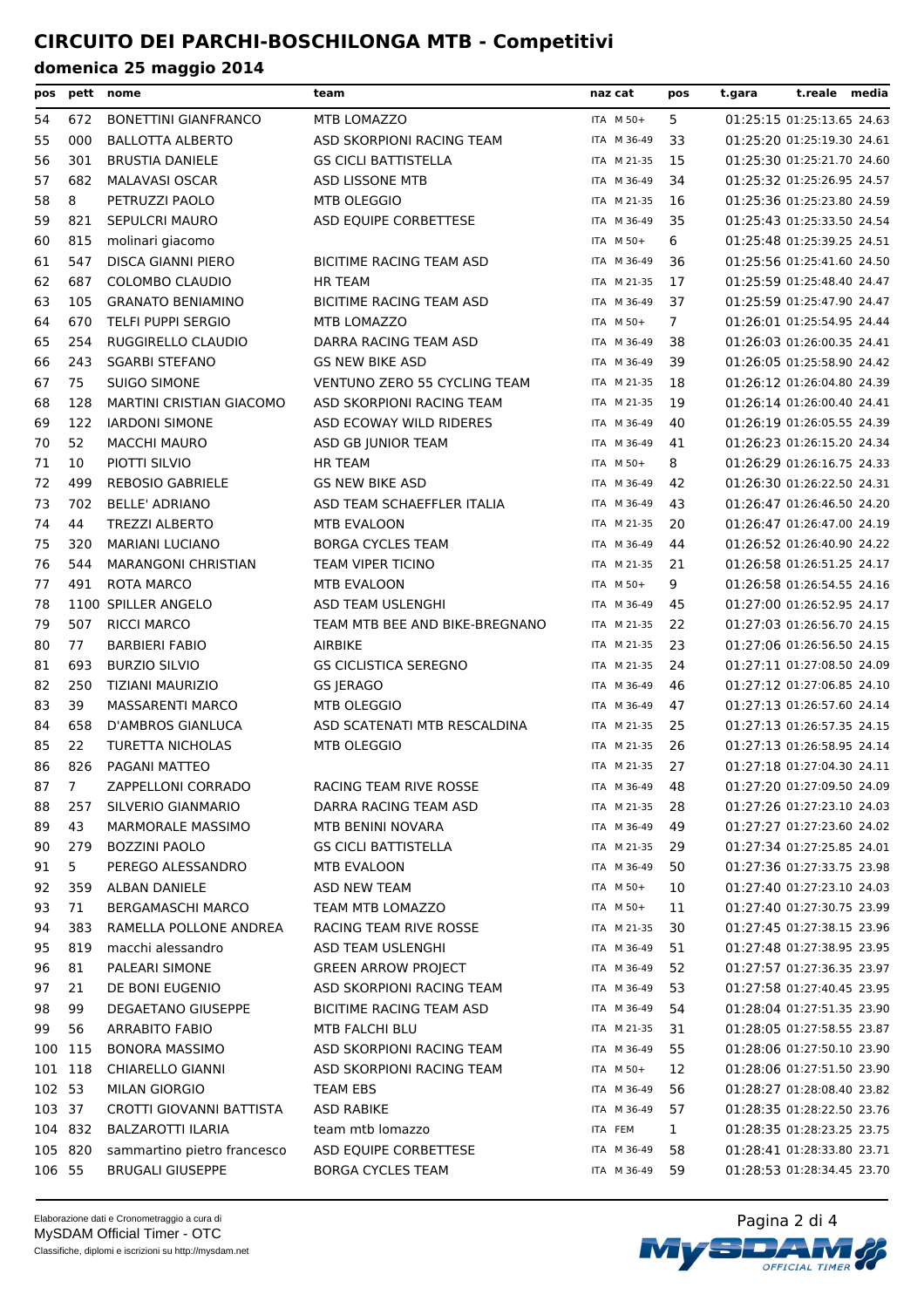| pos     | pett               | nome                                  | team                                        | naz cat                    | pos            | t.gara                     | t.reale media                                            |  |
|---------|--------------------|---------------------------------------|---------------------------------------------|----------------------------|----------------|----------------------------|----------------------------------------------------------|--|
|         | 107 824            | MIGAZZI URIEL                         | easy rider                                  | ITA M 36-49                | 60             |                            | 01:28:53 01:28:42.80 23.67                               |  |
|         | 108 191            | <b>SARTO FRANCESCO</b>                | <b>HR TEAM</b>                              | ITA M 36-49                | 61             |                            | 01:29:01 01:28:50.90 23.63                               |  |
| 109     | 31                 | SEVERICO FLAVIO                       | RACING TEAM RIVE ROSSE                      | ITA M 50+                  | 13             |                            | 01:29:01 01:28:52.00 23.63                               |  |
| 110     | 205                | <b>FAVERO FABRIZIO</b>                | <b>HR TEAM</b>                              | ITA M 36-49                | 62             |                            | 01:29:03 01:28:50.55 23.63                               |  |
| 111     | 659                | CAVALLO MARCO                         | SAV 95 ANNI VERDI NERVIANO                  | ITA M 36-49                | 63             |                            | 01:29:04 01:29:00.45 23.59                               |  |
|         | 112 694            | <b>WALBURTON BENJAMIN</b>             |                                             | ITA M 36-49                | 64             |                            | 01:29:16 01:29:04.00 23.57                               |  |
| 113 11  |                    | CRISTINA GIANANDREA                   | HR TEAM                                     | ITA M 50+                  | 14             |                            | 01:29:30 01:29:16.40 23.52                               |  |
| 114 48  |                    | MANCIN CLAUDIO                        | <b>HR TEAM</b>                              | ITA M 21-35                | 32             |                            | 01:29:33 01:29:17.55 23.51                               |  |
| 115 9   |                    | <b>MARRADI ALESSIO</b>                | <b>GEMINI TEAM</b>                          | ITA M 36-49                | 65             |                            | 01:29:39 01:29:26.90 23.47                               |  |
|         | 116 332            | <b>CLIVIO MARCO</b>                   | TEAM VIPER TICINO                           | ITA M 21-35                | 33             |                            | 01:29:39 01:29:32.10 23.45                               |  |
| 117 89  |                    | <b>BARDELLI CLAUDIO</b>               | DAMAR 2.0                                   | ITA M 36-49                | 66             |                            | 01:29:53 01:29:37.10 23.43                               |  |
|         | 118 689            | <b>SARTO VALERIO</b>                  | <b>HR TEAM</b>                              | ITA M 36-49                | 67             |                            | 01:30:01 01:29:43.40 23.40                               |  |
|         | 119 226            | PINNA ANTONIO                         | MTB EVALOON                                 | ITA M 36-49                | 68             |                            | 01:30:04 01:29:59.90 23.33                               |  |
|         | 120 435            | RAIMONDI ALBERTO                      | <b>TEAM VIPER TICINO</b>                    | ITA M 36-49                | 69             |                            | 01:30:04 01:30:01.25 23.32                               |  |
|         | 121 318            | <b>BORGATO MAURO</b>                  | BICITIME RACING TEAM ASD                    | ITA M 36-49                | 70             |                            | 01:30:06 01:29:50.25 23.37                               |  |
| 122 17  |                    | <b>ROSSI ANDREA</b>                   | TEAM VIPER TICINO                           | ITA M 36-49                | 71             |                            | 01:30:07 01:30:02.55 23.32                               |  |
|         | 123 106            | <b>VERZENI GIOVANNI</b>               | <b>HR TEAM</b>                              | ITA M 50+                  | 15             |                            | 01:30:12 01:29:58.40 23.34                               |  |
|         | 124 487            | <b>ACERBI DAVIDE</b>                  | MTB EVALOON                                 | ITA M 21-35                | 34             |                            | 01:30:19 01:30:17.75 23.25                               |  |
|         | 125 699            | <b>CECCON MORENO</b>                  | <b>BICITIME RACING TEAM ASD</b>             | ITA M 36-49                | 72             |                            | 01:30:19 01:30:17.25 23.25                               |  |
|         | 126 838            | antonione ivan                        | ASD TEAM SCHAEFFLER ITALIA                  | ITA M 36-49                | 73             |                            | 01:30:27 01:30:18.70 23.25                               |  |
| 127     | 668                | <b>COLOMBO MARCO</b>                  | KTM PROTEK TORREVILLA MTB ASD               | ITA M 36-49                | 74             |                            | 01:30:30 01:30:06.40 23.30                               |  |
| 128 23  |                    | PATARINO DOMENICO                     | <b>HR TEAM</b>                              | ITA M 50+                  | 16             |                            | 01:30:31 01:30:10.65 23.28                               |  |
|         | 129 453            | <b>BAVELLONI GIORGIO</b>              | <b>GEMINI TEAM</b>                          | ITA M 36-49                | 75             |                            | 01:30:33 01:30:13.75 23.27                               |  |
|         | 130 604            | SBARBADA GIUSEPPE                     | <b>GEMINI TEAM</b>                          | ITA M 36-49                | 76             |                            | 01:30:39 01:30:24.90 23.22                               |  |
|         | 131 662            | <b>GIORDANO GIAN MARCO</b>            | MTB OLEGGIO                                 | ITA M 50+                  | 17             |                            | 01:30:40 01:30:25.15 23.22                               |  |
|         | 132 278            | QUADRELLI DOMENICO                    | <b>SURSUM CORDA</b>                         | ITA M 36-49                | 77             |                            | 01:30:42 01:30:32.80 23.19                               |  |
|         | 133 836            | rogord manuele                        | riders team                                 | ITA M 36-49                | 78             |                            | 01:30:47 01:30:23.80 23.23                               |  |
| 134 348 |                    | TARABRA GUGLIELMO                     | ASD GB JUNIOR TEAM                          | ITA M 36-49                | 79             |                            | 01:30:48 01:30:43.20 23.14                               |  |
|         | 135 530            | <b>BIASIN ALESSIO</b>                 | HR TEAM                                     | ITA M 21-35                | 35             |                            | 01:30:48 01:30:43.95 23.14                               |  |
| 136 645 |                    | DILUCA LUIGI                          | <b>HR TEAM</b>                              | ITA M 36-49                | 80             |                            | 01:30:52 01:30:42.80 23.14                               |  |
|         | 137 355            | <b>TOSATO KARIN</b>                   | A.S.D. EMMEBIKE ORBEA ITALIA                | ITA FEM                    | $\overline{2}$ |                            | 01:30:57 01:30:35.10 23.18                               |  |
| 138 80  |                    | LIONELLO MANUELE                      | <b>FORUM RACING TEAM</b>                    | ITA M 21-35                | 36             |                            | 01:31:01 01:31:00.20 23.07                               |  |
|         | 139 129            | <b>BOCEDA STEFANO</b>                 | <b>ASD LISSONE</b>                          | ITA M 50+                  | 18             |                            | 01:31:27 01:31:24.40 22.97                               |  |
|         | 140 329            | DE SOUZA RAONI                        | ASD BDC-TEAM.IT                             | ITA M 36-49                | 81             | 01:31:38 01:31:33.70 22.93 |                                                          |  |
|         | 141 825            | CIAVARELLA ALESSANDRO                 | ASD ECOWAY WILD RIDERS                      | ITA M 36-49                | 82             |                            | 01:32:06 01:31:43.15 22.89                               |  |
|         | 142 227            | <b>MASTRIA GIANCARLO</b>              | MTB EVALOON                                 | ITA M 36-49                | 83             |                            | 01:32:07 01:31:46.70 22.88                               |  |
|         | 143 690            | <b>GUAITA DAVIDE</b>                  | BICI CLUB 2000                              | ITA M 36-49                | 84             |                            | 01:32:11 01:32:06.20 22.80                               |  |
|         | 144 496            | <b>CAVESTRI GIORGIO</b>               | ASD NEW TEAM                                | ITA M 36-49                | 85             |                            | 01:32:14 01:31:59.35 22.82                               |  |
|         | 145 281            | FERRAZZINI GIUSEPPE                   | ASD SKORPIONI RACING TEAM                   | ITA M 36-49                | 86             |                            | 01:32:19 01:32:10.15 22.78                               |  |
| 146 2   |                    | INGLESE DAVID                         | ASD SKORPIONI RACING TEAM                   | ITA M 36-49                | 87             |                            | 01:32:27 01:32:09.80 22.78                               |  |
|         | 147 111            | <b>TROFEI DANIELE</b>                 | ASD SKORPIONI RACING TEAM                   | ITA M 21-35                | 37             |                            | 01:32:27 01:32:10.50 22.78                               |  |
| 148 98  |                    | <b>BRUSA MARCO</b>                    | <b>SURSUM CORDA</b>                         | ITA M 36-49                | 88             |                            | 01:32:39 01:32:26.70 22.71                               |  |
|         | 149 194            | <b>BANFI STEFANO</b>                  | ALTA VALTELLINA BIKE ASD                    | ITA M 36-49                | 89             |                            | 01:33:03 01:32:46.50 22.63                               |  |
| 150 90  |                    | SANTANGELO MATTIA                     | <b>BORGA CYCLES TEAM</b>                    | ITA M 14-20                | 4              |                            | 01:33:03 01:32:50.75 22.61                               |  |
|         | 151 652            | <b>ROSA ROBERTO</b>                   | MTB EVALOON                                 | ITA M 50+                  | 19             |                            | 01:33:11 01:32:56.70 22.59                               |  |
|         | 152 309            | <b>SGARBOSSA MATTIA</b>               | GS CLAMAS TEAM TERGAS EUROGRAPH             | ITA M 21-35                | 38             |                            | 01:33:25 01:33:20.95 22.49                               |  |
|         | 153 290            | <b>TAVANO ROBERTO</b>                 | AMATORI VELO LAINATE                        | ITA M 21-35                | 39             |                            | 01:33:28 01:33:04.80 22.56                               |  |
| 154 1   |                    | DELLA VEDOVA GIUSEPPE                 | <b>GEMINI TEAM</b>                          | ITA M 36-49                | 90             |                            | 01:33:31 01:33:12.20 22.53                               |  |
|         |                    |                                       |                                             |                            |                |                            |                                                          |  |
|         | 155 517<br>156 215 | SANSONE MATTEO<br><b>FASSI ANDREA</b> | <b>SURSUMCORDA</b><br>DARRA RACING TEAM ASD | ITA M 21-35<br>ITA M 21-35 | 40<br>41       |                            | 01:33:31 01:33:24.95 22.48<br>01:33:47 01:33:43.55 22.40 |  |
|         |                    |                                       |                                             |                            |                |                            |                                                          |  |
|         | 157 817            | <b>GIARDIELLO GIUSEPPE</b>            |                                             | ITA M 21-35                | 42             |                            | 01:34:00 01:33:45.85 22.39                               |  |
| 158 61  |                    | PAGANIN VALTER                        | MTB EVALOON                                 | ITA M 50+                  | 20             |                            | 01:34:01 01:33:47.95 22.38                               |  |
|         | 159 206            | <b>SCAPIN DAVIDE</b>                  | HR TEAM                                     | ITA M 50+                  | 21             |                            | 01:34:15 01:34:01.85 22.33                               |  |

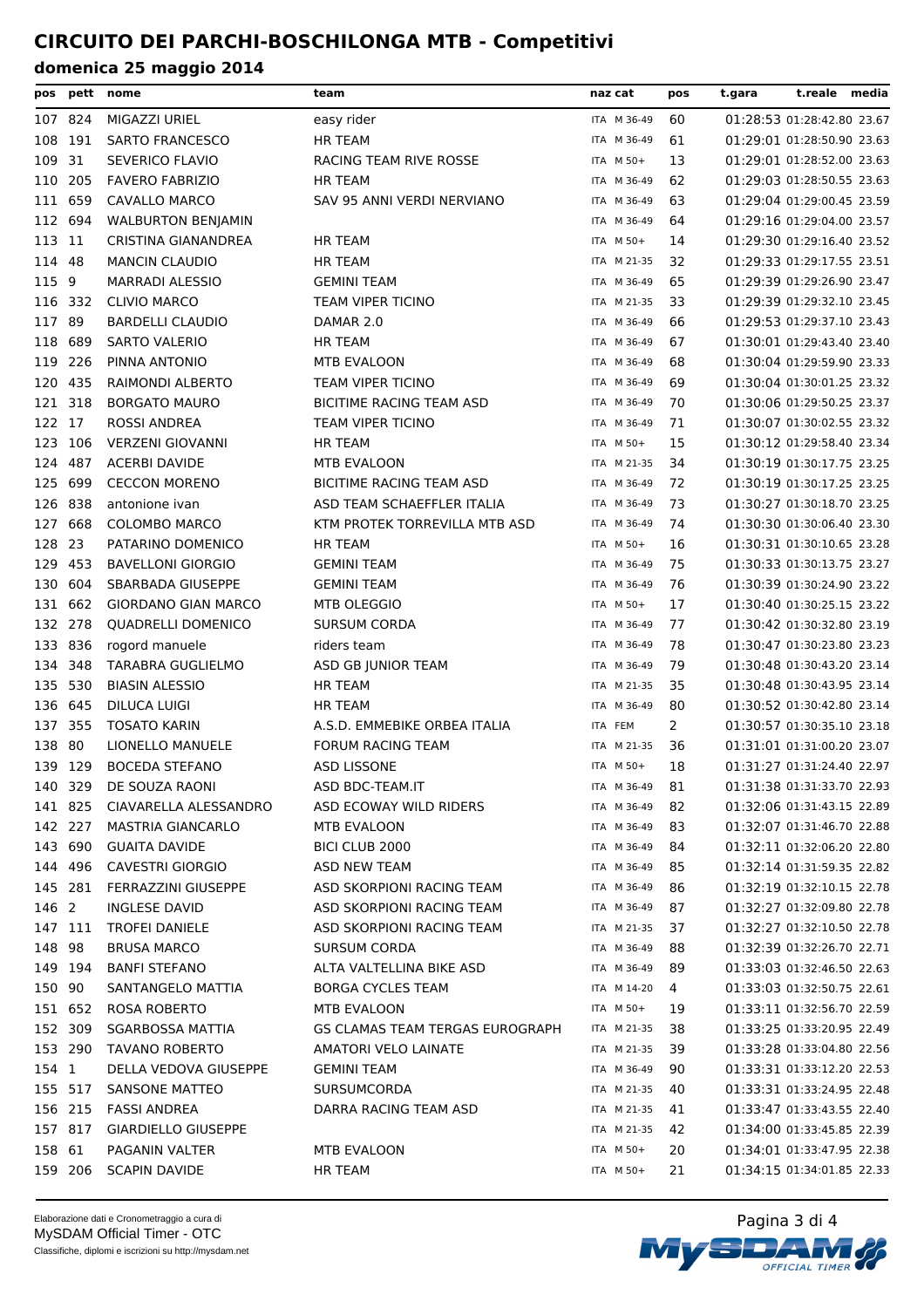| pos     |         | pett nome                              | team                           | naz cat     | pos | t.gara | t.reale media              |  |
|---------|---------|----------------------------------------|--------------------------------|-------------|-----|--------|----------------------------|--|
| 160 41  |         | SASSI MARCO                            | TEAM MTB LOMAZZO               | ITA M 21-35 | 43  |        | 01:34:25 01:34:10.10 22.30 |  |
| 161 654 |         | CAROZZI PAOLO                          | <b>GS CICLI SPREAFICO</b>      | ITA M 50+   | 22  |        | 01:34:27 01:34:14.60 22.28 |  |
| 162 696 |         | <b>COLOMBO CRISTIAN</b>                | <b>GS TEAM 2X2 BRENNA</b>      | ITA M 36-49 | 91  |        | 01:34:36 01:34:10.35 22.29 |  |
| 163 113 |         | <b>MORONI GIANPIERO</b>                | ASD SKORPIONI RACING TEAM      | ITA M 50+   | 23  |        | 01:34:54 01:34:32.40 22.21 |  |
| 164 25  |         | <b>LUPONE STEFANO</b>                  | <b>FORUM RACING TEAM</b>       | ITA M 36-49 | 92  |        | 01:34:55 01:34:36.60 22.19 |  |
| 165 69  |         | <b>STURINI DAVIDE</b>                  | DARRA RACING TEAM ASD          | ITA M 21-35 | 44  |        | 01:34:56 01:34:35.35 22.20 |  |
| 166 51  |         | SOLBIATI SERGIO                        | ---SULZ DULZ---                | ITA M 21-35 | 45  |        | 01:35:02 01:34:42.35 22.17 |  |
| 167 117 |         | DI CRISTOFALO GIORGIO                  | ASD SKORPIONI RACING TEAM      | ITA M 50+   | 24  |        | 01:35:05 01:34:47.25 22.15 |  |
| 168 804 |         | DELLA VALLE ALESSIA                    | ASD SKORPIONI RACING TEAM      | ITA FEM     | 3   |        | 01:35:05 01:34:41.95 22.17 |  |
| 169 697 |         | <b>MARELLI DAVIDE</b>                  | <b>GS TEAM 2X2 BRENNA</b>      | ITA M 14-20 | 5   |        | 01:35:16 01:34:48.15 22.15 |  |
| 170 229 |         | DOGHETTI STEFANO                       | MTB EVALOON                    | ITA M 36-49 | 93  |        | 01:35:32 01:35:19.35 22.03 |  |
| 171 686 |         | <b>VETTORATO ADRIANO</b>               | ASD TEAM PJ SPORT              | ITA M 36-49 | 94  |        | 01:35:34 01:35:18.40 22.03 |  |
| 172 203 |         | ROSSI CASE' PIERCARLO                  | DARRA RACING TEAM ASD          | ITA M 50+   | 25  |        | 01:35:34 01:35:22.95 22.01 |  |
| 173     | 212     | <b>FORMISANO LORENZO</b>               | <b>HR TEAM</b>                 | ITA M 21-35 | 46  |        | 01:35:36 01:35:32.95 21.97 |  |
| 174 86  |         | <b>COLOMBO CARLO</b>                   | AIRBIKE                        | ITA M 50+   | 26  |        | 01:35:41 01:35:27.75 21.99 |  |
| 175 245 |         | <b>GOVERNI STEFANO</b>                 | <b>GS CICLI BATTISTELLA</b>    | ITA M 36-49 | 95  |        | 01:35:50 01:35:40.20 21.95 |  |
| 176 314 |         | MELLA MATTIA                           | ---SULZ DULZ---                | ITA M 21-35 | 47  |        | 01:35:51 01:35:45.15 21.93 |  |
| 177 32  |         | MONGRANDI ALBERTO                      | RACING TEAM RIVE ROSSE         | ITA M 36-49 | 96  |        | 01:35:56 01:35:49.60 21.91 |  |
|         |         | 178 1120 SPERONI CARDI ROBERTO         | BICITIME RACING TEAM ASD       | ITA M 36-49 | 97  |        | 01:36:12 01:36:01.45 21.86 |  |
| 179     | 112     | <b>BORGHIN DAMIANO</b>                 | ASD SKORPIONI RACING TEAM      | ITA M 21-35 | 48  |        | 01:36:22 01:36:04.50 21.85 |  |
|         |         | 180 5109 oliva dario                   | individuale                    | ITA M 21-35 | 49  |        | 01:36:28 01:36:22.25 21.79 |  |
| 181 224 |         | SAVELLI LEONARDO                       | MTB EVALOON                    | ITA M 36-49 | 98  |        | 01:36:39 01:36:11.90 21.82 |  |
| 182 664 |         | MOCCHETTI ROBERTO GABRIELE MTB LOMAZZO |                                | ITA M 36-49 | 99  |        | 01:36:39 01:36:34.35 21.74 |  |
| 183 209 |         | <b>SANNA ENRICO</b>                    | <b>GS GAUV</b>                 | ITA M 50+   | 27  |        | 01:36:41 01:36:33.35 21.74 |  |
| 184 214 |         | <b>VENETO ALESSANDRO</b>               | <b>HR TEAM</b>                 | ITA M 21-35 | 50  |        | 01:36:50 01:36:47.95 21.69 |  |
| 185 649 |         | <b>ANGIONI MARCO</b>                   | FORUM RACING TEAM              | ITA M 36-49 | 100 |        | 01:37:02 01:36:37.65 21.73 |  |
| 186 207 |         | MARTINELLI STEFANO                     | <b>HR TEAM</b>                 | ITA M 36-49 | 101 |        | 01:37:05 01:36:51.40 21.68 |  |
| 187 6   |         | RUARO DAVIDE                           | ASD CICLOAMATORI NOVARA        | ITA M 21-35 | 51  |        | 01:37:08 01:36:53.60 21.67 |  |
| 188 700 |         | <b>BOCCHIA ERCOLE</b>                  | ASD SKORPIONI RACING TEAM      | ITA M 50+   | 28  |        | 01:37:14 01:36:57.50 21.66 |  |
| 189 119 |         | <b>BUSCHINI FAUSTO</b>                 | ASD SKORPIONI RACING TEAM      | ITA M 50+   | 29  |        | 01:37:15 01:36:55.80 21.66 |  |
| 190 223 |         | TANDURELLA FABRIZIO                    | MTB EVALOON                    | ITA M 36-49 | 102 |        | 01:37:25 01:36:54.80 21.66 |  |
| 191 674 |         | PAPA MICHELE                           | <b>VELO CLUB OGGIONO</b>       | ITA M 21-35 | 52  |        | 01:37:29 01:37:21.50 21.56 |  |
| 192 271 |         | <b>MARCHESE ANTONIO</b>                | <b>ASD LORIS BIKE</b>          | ITA M 50+   | 30  |        | 01:37:29 01:37:06.25 21.62 |  |
| 193 29  |         | CIRELLA EMANUELE                       | RACING TEAM RIVE ROSSE         | ITA M 36-49 | 103 |        | 01:37:31 01:37:11.75 21.60 |  |
|         | 194 298 | <b>FANTIN RICCARDO</b>                 | ASD SKORPIONI RACING TEAM      | ITA M 14-20 | 6   |        | 01:37:32 01:37:14.70 21.59 |  |
|         |         | 195 5096 BONZINI ANDREA                | ASD ECOWAY WILD RIDERS         | ITA M 50+   | 31  |        | 01:38:05 01:37:50.00 21.46 |  |
|         |         | 196 1179 FERRARIO ALESSANDRO           |                                | ITA M 36-49 | 104 |        | 01:38:09 01:38:02.30 21.42 |  |
|         | 197 651 | LURAGHI RICCARDO                       | ASD SKORPIONI RACING TEAM      | ITA M 21-35 | 53  |        | 01:38:12 01:37:57.55 21.43 |  |
|         | 198 220 | AIROLDI MARINO                         | MTB EVALOON                    | ITA M 50+   | 32  |        | 01:38:25 01:38:14.40 21.37 |  |
| 199 287 |         | <b>BUZZETTI MAURO</b>                  | BICITIME RACING TEAM ASD       | ITA M 36-49 | 105 |        | 01:38:34 01:38:18.40 21.36 |  |
|         | 200 681 | <b>CISTERNINO LUCA</b>                 | ASD SKORPIONI RACING TEAM      | ITA M 50+   | 33  |        | 01:38:46 01:38:30.90 21.31 |  |
| 201 3   |         | <b>FIGINI ANGELO</b>                   | TEAM MTB BEE AND BIKE-BREGNANO | ITA M 36-49 | 106 |        | 01:38:50 01:38:39.50 21.28 |  |
| 202 34  |         | <b>FERRARI MARCO</b>                   | RACING TEAM RIVE ROSSE         | ITA M 36-49 | 107 |        | 01:39:00 01:38:40.20 21.28 |  |
| 203 665 |         | DARIOL LUCA                            | KTM PROTEK TORREVILLA MTB ASD  | ITA M 36-49 | 108 |        | 01:39:02 01:38:38.10 21.29 |  |
|         | 204 671 | <b>GENSABELLA SALVATORE</b>            | MTB EVALOON                    | ITA M 36-49 | 109 |        | 01:39:10 01:39:01.20 21.20 |  |
| 205 59  |         | FERRAZZI DARIO                         | S.C. CASSANESE                 | ITA M 50+   | 34  |        | 01:39:23 01:38:55.20 21.22 |  |
| 206 835 |         | zinni umberto                          | KTM PROTEK TORREVILLA MTB ASD  | ITA M 50+   | 35  |        | 01:39:25 01:38:59.90 21.21 |  |
| 207 427 |         | <b>RAMON VERA</b>                      | RACING TEAM RIVE ROSSE         | ITA FEM     | 4   |        | 01:39:26 01:39:03.00 21.20 |  |
| 208 266 |         | <b>CUCCHETTI GIUSEPPE</b>              | ASD SKORPIONI RACING TEAM      | ITA M 36-49 | 110 |        | 01:39:40 01:39:21.10 21.13 |  |
|         | 209 235 | <b>GHITTI SILVIO</b>                   | ASD TOKENS CICLI BETTONI       | ITA M 36-49 | 111 |        | 01:40:06 01:39:48.15 21.04 |  |
| 210 252 |         | RUGGIRELLO LUCA                        | DARRA RACING TEAM ASD          | ITA M 14-20 | 7   |        | 01:40:17 01:40:15.50 20.94 |  |
| 211 308 |         | <b>BUSNELLI MARIO</b>                  | MTB EVALOON                    | ITA M 50+   | 36  |        | 01:40:20 01:40:16.50 20.94 |  |
|         | 212 647 | <b>GRIGGIO ANDREA</b>                  | AIRBIKE                        | ITA M 36-49 | 112 |        | 01:40:22 01:40:11.10 20.96 |  |

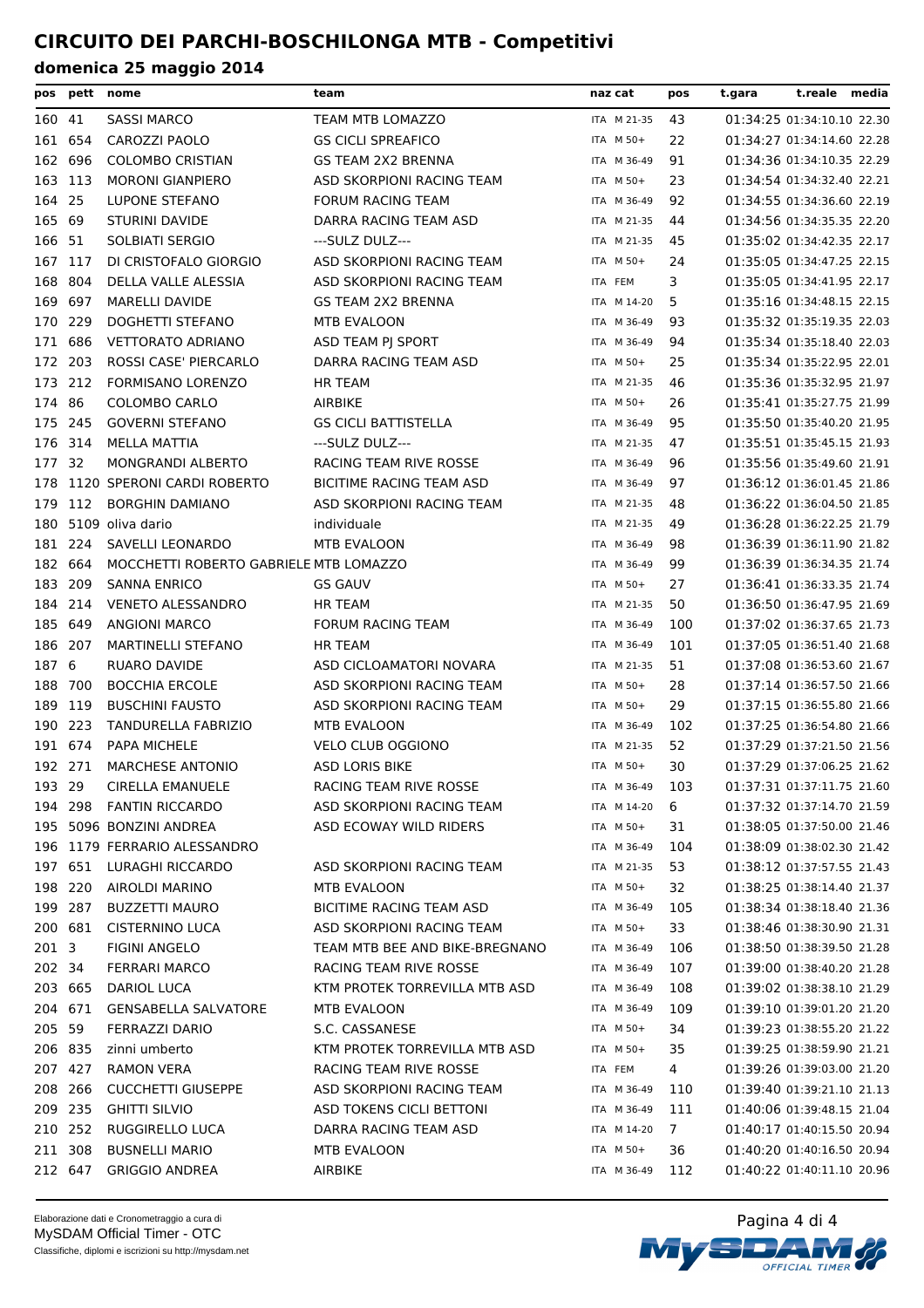| pos     | pett    | nome                        | team                          | naz cat     | pos            | t.gara | t.reale media              |  |
|---------|---------|-----------------------------|-------------------------------|-------------|----------------|--------|----------------------------|--|
|         | 213 636 | <b>SCANDROGLIO GIANNI</b>   | ASD CICLI TURRI CARRERA       | ITA M 36-49 | 113            |        | 01:40:35 01:40:09.15 20.96 |  |
| 214     | 673     | RIVA FRANCESCA              | <b>VELO CLUB OGGIONO</b>      | ITA FEM     | 5              |        | 01:40:39 01:40:14.40 20.94 |  |
| 215     | 640     | <b>CONTARIN MIRKO</b>       | PAVAN FREE BIKE ASD           | ITA M 21-35 | 54             |        | 01:40:45 01:40:40.25 20.86 |  |
| 216     | 351     | <b>VASILE GIUSEPPE</b>      | <b>HR TEAM</b>                | ITA M 50+   | 37             |        | 01:40:48 01:40:26.35 20.90 |  |
| 217     | 501     | <b>QUIRCI ROBERTO</b>       | <b>GEMINI TEAM</b>            | ITA M 36-49 | 114            |        | 01:40:51 01:40:32.45 20.88 |  |
| 218     | 606     | <b>CICCONE ROSSANA</b>      | <b>TEAM BIKE CENTER</b>       | ITA FEM     | 6              |        | 01:40:52 01:40:31.95 20.88 |  |
| 219     | 603     | PIGNI FABRIZIO              | SC FAGNANO NUOVA VELOMAX      | ITA M 36-49 | 115            |        | 01:41:18 01:41:09.55 20.75 |  |
| 220     |         | 1192 pieri davide           |                               | ITA M 21-35 | 55             |        | 01:41:38 01:41:10.70 20.75 |  |
| 221     | 246     | <b>MAURI STEFANO</b>        | <b>FORUM RACING TEAM</b>      | ITA M 36-49 | 116            |        | 01:41:42 01:41:28.30 20.69 |  |
| 222 685 |         | <b>BENDOTTI SIMONA</b>      | ASD TEAM PJ SPORT             | ITA FEM     | $\overline{7}$ |        | 01:42:21 01:42:01.95 20.58 |  |
| 223     | 678     | CAVALLETTI STEFANO          | ASD TEAM PJ SPORT             | ITA M 50+   | 38             |        | 01:42:21 01:41:59.90 20.58 |  |
| 224     | 688     | <b>BIANCHESSI MAURIZIO</b>  | ASD TEAM PJ SPORT             | ITA M 36-49 | 117            |        | 01:42:21 01:41:54.90 20.60 |  |
| 225 677 |         | <b>BENCINI MARCO</b>        | ASD TEAM PJ SPORT             | ITA M 36-49 | 118            |        | 01:42:21 01:41:59.70 20.58 |  |
| 226     | 701     | <b>BENVENUTI ANDREA</b>     | ASD TEAM PJ SPORT             | ITA M 36-49 | 119            |        | 01:42:21 01:41:51.10 20.61 |  |
| 227     | 303     | <b>MELI ALESSANDRO</b>      | TEAM VIPER TICINO             | ITA M 50+   | 39             |        | 01:42:24 01:42:12.10 20.54 |  |
| 228     | 97      | <b>AMERISE GIOVANNI</b>     | ASD KULAMULA MTB CREMONA      | ITA M 36-49 | 120            |        | 01:42:25 01:42:06.40 20.56 |  |
| 229     | 285     | <b>FRUMENTO GIUSEPPE</b>    | TAVA BIKE                     | ITA M 50+   | 40             |        | 01:42:34 01:42:19.20 20.52 |  |
| 230     | 305     | <b>FRUMENTO GIOVANNI</b>    | <b>GS TAVABIKE</b>            | ITA M 50+   | 41             |        | 01:42:34 01:42:22.85 20.51 |  |
| 231     | 468     | VILBI ALESSANDRO            | ASD EQUIPE CORBETTESE         | ITA M 36-49 | 121            |        | 01:42:35 01:42:09.40 20.55 |  |
| 232 638 |         | PERONI GIOVANNI             | <b>GEMINI TEAM</b>            | ITA M 50+   | 42             |        | 01:43:02 01:42:38.35 20.46 |  |
| 233     | 345     |                             |                               | ITA M 50+   | 43             |        | 01:43:05 01:42:56.45 20.40 |  |
|         | 607     | POLLETTA AMBROGIO           | ASD CICLOAMATORI NOVARA       | ITA M 50+   |                |        |                            |  |
| 234     |         | ANDREANI FERDINANDO         | TEAM BIKE CENTER              |             | 44             |        | 01:43:08 01:42:41.45 20.44 |  |
| 235 474 |         | LANARO MASSIMILIANO         | DAMAR 2.0                     | ITA M 36-49 | 122            |        | 01:44:26 01:43:50.30 20.22 |  |
| 236 588 |         | GIUDICI CLAUDIO             | ASD SKORPIONI RACING TEAM     | ITA M 50+   | 45             |        | 01:44:57 01:44:35.70 20.07 |  |
| 237 830 |         | peroni mario                | ASD TEAM PJ SPORT             | ITA M 50+   | 46             |        | 01:45:01 01:44:35.95 20.07 |  |
| 238     | 94      | <b>FERRARIO GIANNI</b>      | <b>HR TEAM</b>                | ITA M 36-49 | 123            |        | 01:45:26 01:45:07.50 19.97 |  |
| 239     | 676     | <b>FELICE MICHELE</b>       | ASD TEAM PJ SPORT             | ITA M 36-49 | 124            |        | 01:45:28 01:44:55.75 20.01 |  |
| 240     | 822     | villa giovanni              | ASD TEAM PJ SPORT             | ITA M 36-49 | 125            |        | 01:45:28 01:44:59.50 20.00 |  |
| 241 818 |         | <b>NAVA MICHELA</b>         | RAMPI CLUB BRIANZA            | ITA FEM     | 8              |        | 01:45:30 01:45:09.25 19.97 |  |
| 242     | 560     | <b>COLOMBO ANDREA</b>       | ASD SKORPIONI RACING TEAM     | ITA M 36-49 | 126            |        | 01:45:36 01:45:24.55 19.92 |  |
| 243     | 692     | <b>PAGGI FRANCESCO</b>      | <b>MTB TRIANGOLO</b>          | ITA M 50+   | 47             |        | 01:45:38 01:45:14.30 19.95 |  |
| 244     | 338     | <b>BONI MAURIZIO</b>        |                               | ITA M 50+   | 48             |        | 01:45:55 01:45:26.55 19.91 |  |
| 245 663 |         | <b>NEGRI MARZIANO</b>       | MTB EVALOON                   | ITA M 50+   | 49             |        | 01:46:20 01:45:57.90 19.81 |  |
|         | 246 648 | STABELLI MARINO             | TEAM VIPER TICINO             | ITA M 50+   | 50             |        | 01:46:43 01:46:35.90 19.70 |  |
|         | 247 331 | <b>MONTI ANDREA</b>         | KTM PROTEK TORREVILLA MTB ASD | ITA M 36-49 | 127            |        | 01:46:57 01:46:36.20 19.69 |  |
| 248 47  |         | <b>BOLDORINI FABIO</b>      | HR TEAM                       | ITA M 21-35 | 56             |        | 01:47:18 01:47:03.40 19.61 |  |
| 249 57  |         | <b>VELLA GIUSEPPE</b>       | SC CICLOAMATORI BORGOMANERO   | ITA M 21-35 | 57             |        | 01:47:18 01:46:57.45 19.63 |  |
| 250 360 |         | <b>BORRONI MAURO</b>        | TEAM SCOUT/NUKEPROOF          | ITA M 36-49 | 128            |        | 01:47:30 01:46:58.15 19.63 |  |
| 251 691 |         | CARAVELLO SAMUELE           | <b>FALCHI BLU</b>             | ITA M 14-20 | 8              |        | 01:47:40 01:47:33.95 19.52 |  |
|         |         | 252 5037 BAIGUERA MASSIMO   | KTM PROTEK TORREVILLA MTB ASD | ITA M 36-49 | 129            |        | 01:47:43 01:47:23.50 19.55 |  |
| 253 646 |         | PALERMO CARMELO             | KTM PROTEK TORREVILLA MTB ASD | ITA M 50+   | 51             |        | 01:48:19 01:47:53.30 19.46 |  |
| 254 698 |         | LEPORATI CORRADO            | MARTICA BIKE TEAM             | ITA M 36-49 | 130            |        | 01:48:21 01:48:03.45 19.43 |  |
| 255 816 |         | zorzan massimo              |                               | ITA M 36-49 | 131            |        | 01:49:03 01:48:36.50 19.33 |  |
| 256 695 |         | <b>GHEZZI RENATO</b>        | <b>LAMBRA BIKE</b>            | ITA M 50+   | 52             |        | 01:49:33 01:49:16.60 19.21 |  |
| 257 684 |         | LIPPOLIS LUIGI              | ASD CICLON-STORE.IT           | ITA M 36-49 | 132            |        | 01:49:53 01:49:32.40 19.17 |  |
| 258 639 |         | <b>BOVO STEFANO</b>         | <b>ASD LORIS BIKE</b>         | ITA M 36-49 | 133            |        | 01:50:35 01:50:30.50 19.00 |  |
|         |         | 259 5095 TODESCO DANIELA    | ASD ECOWAY WILD RIDERS        | ITA FEM     | 9              |        | 01:50:37 01:50:12.35 19.05 |  |
| 260 291 |         | PIMAZZONI FIORENZO          | <b>FORUM RACING TEAM</b>      | ITA M 36-49 | 134            |        | 01:50:53 01:50:41.40 18.97 |  |
|         |         | 261 5140 incardona giuseppe | individuale                   | ITA M 36-49 | 135            |        | 01:51:09 01:51:00.15 18.91 |  |
| 262 78  |         | <b>BASSANI PIERLUIGI</b>    | AIRBIKE                       | ITA M 36-49 | 136            |        | 01:51:10 01:50:48.50 18.95 |  |
| 263 660 |         | <b>ROSSI LORENZO</b>        | TEAM MTB LOMAZZO              | ITA M 50+   | 53             |        | 01:52:59 01:52:37.25 18.64 |  |
| 264 592 |         | <b>TEBALDINI STEFANO</b>    | BIKE ACTION TEAM GALGIANA     | ITA M 21-35 | 58             |        | 01:53:31 01:53:03.55 18.57 |  |
|         | 265 679 | FERRANTE ANGELO MICHELE     | ASD CASSINIS CYCLING TEAM     | ITA M 36-49 | 137            |        | 01:54:51 01:54:19.50 18.36 |  |
|         |         |                             |                               |             |                |        |                            |  |

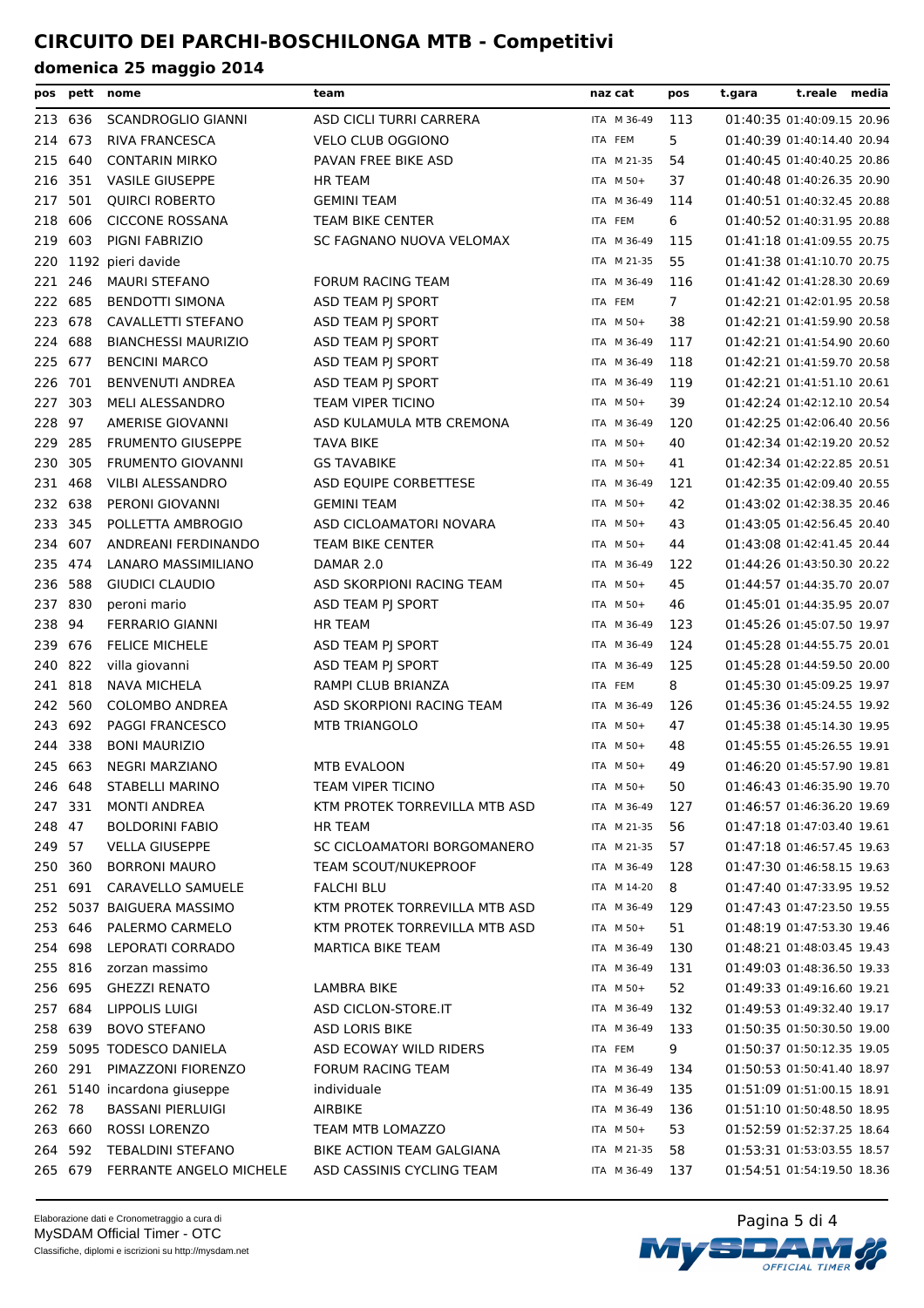| pos            |     | pett nome                    | team                            | naz cat     | pos | t.gara | t.reale media              |  |
|----------------|-----|------------------------------|---------------------------------|-------------|-----|--------|----------------------------|--|
| 266 15         |     | VERNUCCIO ALESSANDRO         | <b>HR TEAM</b>                  | ITA M 50+   | 54  |        | 01:55:19 01:55:00.95 18.25 |  |
| 267            | 834 | <b>VALBONESI RICCARDO</b>    | ASD CASSINIS CYCLING TEAM       | ITA M 14-20 | 9   |        | 01:56:01 01:55:29.75 18.18 |  |
| 268            | 829 | <b>GENTILI MARIO</b>         | eurobike                        | ITA M 50+   | 55  |        | 01:56:24 01:56:12.45 18.07 |  |
| 269            | 655 | PELLEGRINO STEFANO           | ASD SKORPIONI RACING TEAM       | ITA M 21-35 | 59  |        | 01:57:09 01:56:54.85 17.96 |  |
| 270            | 68  | <b>MILANI RICCARDO</b>       | DARRA RACING TEAM ASD           | ITA M 50+   | 56  |        | 01:58:09 01:57:26.60 17.88 |  |
| 271            |     | 5134 FERRARA DANILO          |                                 | ITA M 21-35 | 60  |        | 01:58:33 01:58:18.50 17.75 |  |
| 272            | 833 | <b>VALBONESI STEFANO</b>     | ASD CASSINIS CYCLING TEAM       | ITA M 50+   | 57  |        | 01:58:47 01:58:16.90 17.75 |  |
| 273            |     | 5193 CAMBIELLI CARLO         |                                 | ITA M 50+   | 58  |        | 01:59:22 01:58:50.25 17.67 |  |
| 274            | 225 | <b>ROVERA GIULIA</b>         | <b>MTB EVALOON</b>              | ITA FEM     | 10  |        | 01:59:39 01:59:16.30 17.60 |  |
| 275            | 683 | <b>BERTOLI ALESSANDRO</b>    | ASD SKORPIONI RACING TEAM       | ITA M 50+   | 59  |        | 02:00:07 01:59:38.45 17.55 |  |
| 276            | 91  | <b>GALLI EZIO</b>            | A.S.D. EMMEBIKE ORBEA ITALIA    | ITA M 36-49 | 138 |        | 02:01:45 02:01:23.80 17.29 |  |
| 277            | 521 | <b>CAPODICI FLAVIO</b>       | <b>ASD EMISSIONI ZERO</b>       | ITA M 36-49 | 139 |        | 02:07:18 02:06:37.65 16.58 |  |
| 278            | 621 | giri nicolò                  | racing mek                      | ITA M 14-20 | 10  |        | 02:17:35 02:17:12.70 15.30 |  |
| 279            | 500 | QUIRCI SERGIO                |                                 | ITA M 36-49 | 140 |        | 02:19:28 02:19:17.25 15.07 |  |
| 280            |     | 5145 marchetto daniela       | individuale                     | ITA FEM     | 11  |        | 02:39:09 02:38:38.35 13.23 |  |
| 281 230        |     | <b>DOGHETTI EMANUELE</b>     | <b>MTB EVALOON</b>              | ITA M 50+   | 60  |        | 02:39:20 02:38:43.80 13.23 |  |
| <b>DNF 341</b> |     | CAVALLO ALESSANDRO           | <b>BICITIME RACING TEAM ASD</b> | ITA M 36-49 |     |        | 00:00:00 00:00:00.00       |  |
| <b>DNF</b>     | 466 | <b>BRUNELLI CARLO MORENO</b> | TEAM MTB BEE AND BIKE-BREGNANO  | ITA M 50+   |     |        | 00:00:00 00:00:00.00       |  |
| <b>DNF 485</b> |     | MIGLIARESE GAETANO           | ASD TEAM PJ SPORT               | ITA M 21-35 |     |        | 00:00:00 00:00:00.00       |  |
| <b>DNF 510</b> |     | <b>MALINVERNO DANILO</b>     | <b>MTB FALCHI BLU</b>           | ITA M 50+   |     |        | 00:00:00 00:00:00.00       |  |
| <b>DNF 516</b> |     | <b>RIZZON MASSIMILIANO</b>   | <b>SURSUMCORDA</b>              | ITA M 21-35 |     |        | 00:00:00 00:00:00.00       |  |
| DNF 605        |     | <b>BRUNO MASSIMILIANO</b>    | <b>SULZ DULZ</b>                | ITA M 36-49 |     |        | 00:00:00 00:00:00.00       |  |
| DNF 619        |     | <b>BAUCE GIAMPIETRO</b>      |                                 | ITA M 50+   |     |        | 00:00:00 00:00:00.00       |  |
| <b>DNF 620</b> |     | RIPAMONTI ANDREA             |                                 | ITA M 21-35 |     |        | 00:00:00 00:00:00.00       |  |
|                |     | DNF 1101 RICIPUTO STEFANO    | <b>ASD TEAM USLENGHI</b>        | ITA M 36-49 |     |        | 00:00:00 00:00:00.00       |  |
| <b>DNF 114</b> |     | <b>MASTROROSA DAVIDE</b>     | ASD SKORPIONI RACING TEAM       | ITA M 21-35 |     |        | 00:00:00 00:00:00.00       |  |
| <b>DNF 83</b>  |     | ZANESCO ALESSANDRO           | <b>TEAM VIPER TICINO</b>        | ITA M 21-35 |     |        | 00:00:00 00:00:00.00       |  |
| <b>DNF 100</b> |     | <b>MARCHESINI ANDREA</b>     | ASD ECOWAY WILD RIDERES         | ITA M 21-35 |     |        | 00:00:00 00:00:00.00       |  |
| <b>DNF 109</b> |     | MISURACA ANDREA              | ASD SKORPIONI RACING TEAM       | ITA M 36-49 |     |        | 00:00:00 00:00:00.00       |  |
| DNF 110        |     | <b>MARTINI ANDREA</b>        | ASD SKORPIONI RACING TEAM       | ITA M 36-49 |     |        | 00:00:00 00:00:00.00       |  |
| <b>DNF 74</b>  |     | STEFANAZZI LUCA              | <b>MTB EVALOON</b>              | ITA M 36-49 |     |        | 00:00:00 00:00:00.00       |  |
| <b>DNF 73</b>  |     | <b>CRUSCO ATTILIO</b>        | <b>TEAM MTB LOMAZZO</b>         | ITA M 36-49 |     |        | 00:00:00 00:00:00.00       |  |

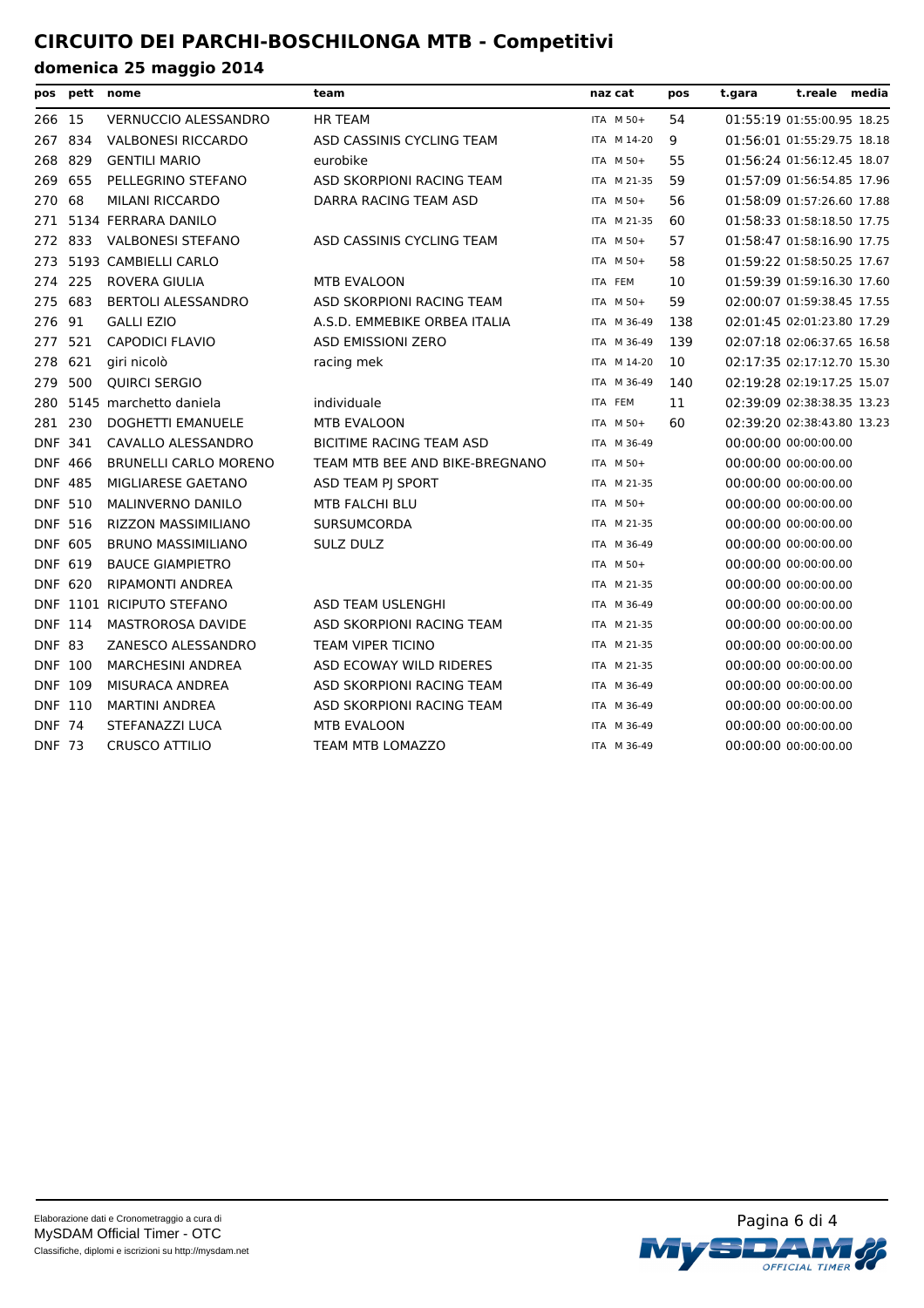| pos | pett nome |                            | team                         | naz cat | pos                                           | t.gara | t.reale media              |  |
|-----|-----------|----------------------------|------------------------------|---------|-----------------------------------------------|--------|----------------------------|--|
| 1   |           | 5175 ABATE FABIO           |                              | ITA NC  | $\mathord{\hspace{1pt}\text{--}\hspace{1pt}}$ |        | 02:22:18 02:21:54.25 14.79 |  |
| 2   |           | 5042 ADAMO PANCRAZIO       |                              | ITA NC  | $\sim$ $\sim$                                 |        | 01:53:19 01:52:51.70 18.60 |  |
| 3   |           | 1195 allievi augusto       |                              | ITA nc  | $\overline{a}$                                |        | 01:47:28 01:47:17.60 19.57 |  |
| 4   | 24        | <b>ANICETO ALBERTO</b>     | I RAVIOLONI                  | ITA NC  | $- -$                                         |        | 01:40:01 01:39:43.15 21.05 |  |
| 5   | 38        | <b>ANNONI MAURO</b>        |                              | ITA NC  | $-$                                           |        | 01:31:08 01:30:50.85 23.11 |  |
| 6   |           | 1162 ANNUNZIATA ATTILIO    |                              | ITA NC  | $-$                                           |        | 01:50:11 01:49:49.10 19.12 |  |
| 7   |           | 1169 ANTINORO STEFANO      |                              | ITA NC  | $- -$                                         |        | 01:43:04 01:42:29.85 20.48 |  |
| 8   |           | 5155 ANTONACCIO ALEN       | individuale                  | ITA nc  | $\sim$ $\sim$                                 |        | 01:46:14 01:45:53.65 19.83 |  |
| 9   |           | 1164 ARMENIO VINCENZO      |                              | ITA NC  | $-$                                           |        | 01:58:22 01:57:59.70 17.79 |  |
| 10  |           | 5044 BACHINI ANDREA        |                              | ITA NC  | $- -$                                         |        | 01:39:24 01:38:59.45 21.21 |  |
| 11  |           | 5177 BADAIN MANUELA        |                              | ITA NC  | $-$                                           |        | 01:47:05 01:46:48.95 19.66 |  |
| 12  |           | 5171 BAESSO ALBERTO        |                              | ITA NC  | $\overline{\phantom{a}}$                      |        | 01:34:16 01:33:55.10 22.35 |  |
| 13  | 19        | <b>BAGNATI LIVIO</b>       | I RAVIOLONI                  | ITA NC  | $- -$                                         |        | 01:43:27 01:43:05.80 20.36 |  |
| 14  |           | 5099 BARANZINI DANIELE     | <b>AIRBIKE</b>               | ITA NC  | $\sim$ $\sim$                                 |        | 01:42:17 01:42:03.35 20.57 |  |
| 15  |           | 5153 bardoni stefano       | individuale                  | ITA nc  | $\mathbf{u}$                                  |        | 01:54:55 01:54:27.55 18.34 |  |
| 16  |           | 5024 BERTOLA KATIA         | MTB EVALOON                  | ITA NC  | $- -$                                         |        | 01:39:25 01:39:03.10 21.20 |  |
| 17  |           | 5178 BIANCO MARCO          |                              | ITA NC  | $-$                                           |        | 01:32:44 01:32:41.40 22.65 |  |
| 18  |           | 5194 BIFFI ROBERTO         |                              | ITA NC  | $\mathbf{u}$                                  |        | 01:39:23 01:39:17.15 21.15 |  |
| 19  |           | 1106 boaga stefano         | eolo                         | ITA nc  | $-$                                           |        | 02:02:32 02:02:23.70 17.15 |  |
| 20  |           | 1107 bonfanti andrea       |                              | ITA nc  | $-$                                           |        | 01:52:16 01:52:02.75 18.74 |  |
| 21  | 193       | <b>BOSINA MARCO</b>        |                              | ITA NC  | $\mathbf{u}$                                  |        | 01:34:25 01:34:09.45 22.30 |  |
| 22  | 42        | <b>BOVIO PIER LUIGI</b>    | I RAVIOLONI                  | ITA NC  | $-$                                           |        | 01:40:02 01:39:45.60 21.05 |  |
| 23  |           | 1201 bozzolini gianluca    |                              | ITA nc  | $\overline{\phantom{a}}$                      |        | 01:48:12 01:48:06.15 19.42 |  |
| 24  |           | 1182 BUSTI ALESSANDRO      |                              | ITA NC  | $\mathbf{u}$                                  |        | 01:39:34 01:39:24.00 21.12 |  |
| 25  |           | 5098 CALANDRINO DANIELE    | MTB EVALOON                  | ITA NC  | $-$                                           |        | 01:42:04 01:41:51.15 20.61 |  |
| 26  |           | 5172 CALZAVANA EMANUELE    |                              | ITA NC  | $\sim$ $\sim$                                 |        | 01:42:16 01:42:09.50 20.55 |  |
| 27  |           | 5168 CAMBIAGHI CRISTIAN    |                              | ITA NC  | $\mathbf{u}$                                  |        | 02:12:30 02:11:52.55 15.92 |  |
| 28  |           | 5123 CAMERIN SILVANO       |                              | ITA NC  | $\mathbf{u}$                                  |        | 01:50:37 01:50:20.15 19.03 |  |
| 29  |           | 1199 carlettini ruggero    |                              | ITA nc  | $\sim$ $\sim$                                 |        | 01:33:44 01:33:21.35 22.49 |  |
| 30  |           | 5202 CARNOVALI MARCO       | ASD SCATENATI MTB RESCALDINA | ITA NC  | $\mathbf{u}$                                  |        | 01:59:45 01:59:05.50 17.63 |  |
| 31  |           | 5157 CARONIA BENEDETTA     | <b>GEMINI TEAM</b>           | ITA NC  | $\overline{\phantom{a}}$                      |        | 02:19:26 02:19:18.50 15.07 |  |
| 32  |           | 5051 CAVALIERE MARCO       |                              | ITA NC  | $-$                                           |        | 01:29:04 01:28:56.60 23.61 |  |
| 33  |           | 1172 CERIANI STEFANO       |                              | ITA NC  | $-$                                           |        | 12:25:34 12:25:33.10 2.81  |  |
| 34  |           | 5144 cini leonardo         | individuale                  | ITA nc  |                                               |        | 02:39:09 02:38:37.55 13.23 |  |
| 35  |           | 5058 CIPOLLETTA RICCARDO   | <b>INDIVIDUALE</b>           | ITA NC  |                                               |        | 01:46:40 01:46:36.15 19.69 |  |
| 36  |           | 5165 COLOMBO KRISTIAN JURI |                              | ITA NC  | $-$                                           |        | 01:42:04 01:41:46.40 20.63 |  |
| 37  |           | 5170 COLOMBO MASSIMILIANO  |                              | ITA NC  | $- -$                                         |        | 01:50:04 01:49:26.20 19.18 |  |
| 38  | 637       | CONDO' DANIELE             | TEAM VIPER TICINO            | ITA NC  | $\overline{\phantom{a}}$                      |        | 01:36:11 01:36:04.95 21.85 |  |
| 39  |           | 5197 CONFALONIERI FABIO    |                              | ITA NC  | $-$                                           |        | 01:51:08 01:50:44.65 18.96 |  |
| 40  |           | 5143 consiglio fabrizio    | individuale                  | ITA nc  | $\overline{\phantom{a}}$                      |        | 01:52:31 01:52:08.70 18.72 |  |
| 41  | 635       | <b>CORTI EUGENIO</b>       | I RAVIOLONI                  | ITA NC  | $\overline{\phantom{a}}$                      |        | 01:45:12 01:44:43.50 20.05 |  |
| 42  |           | 5129 COSCIA MARCO          |                              | ITA NC  | $\overline{\phantom{a}}$                      |        | 01:40:14 01:39:51.10 21.03 |  |
| 43  |           | 1152 CRISTALDI STEFANO     |                              | ITA NC  | $\overline{\phantom{a}}$                      |        | 02:01:55 02:01:15.40 17.31 |  |
| 44  | 65        | <b>CROCE STEFANO</b>       |                              | ITA NC  | $\overline{\phantom{a}}$                      |        | 01:36:15 01:35:58.90 21.87 |  |
| 45  |           | 5201 CRUDELI LUCA          |                              | ITA NC  | $-$                                           |        | 02:06:51 02:06:32.15 16.59 |  |
| 46  |           | 5203 D'AMBROSIO FABIO      |                              | ITA NC  | $\overline{\phantom{a}}$                      |        | 01:47:52 01:47:18.15 19.57 |  |
| 47  | 288       | DAMIANI DARIO              |                              | ITA NC  | $\overline{\phantom{a}}$                      |        | 01:53:33 01:53:14.90 18.54 |  |
| 48  |           | 1158 DESTEFANO GIADA       | RACING TEAM RIVE ROSSE       | ITA NC  | $\overline{\phantom{a}}$                      |        | 02:32:27 02:32:03.40 13.81 |  |
| 49  |           | 5073 DI GIULIANO ENZO      |                              | ITA NC  | $\overline{\phantom{a}}$                      |        | 01:44:28 01:44:19.50 20.13 |  |
| 50  | 54        | DI PIETRO FABRIZIO         | <b>SURSUM CORDA</b>          | ITA NC  | $\overline{\phantom{a}}$                      |        | 01:40:13 01:39:53.80 21.02 |  |
| 51  |           | 5151 di somma kevin        | individuale                  | ITA nc  | $\overline{\phantom{a}}$                      |        | 01:58:19 01:57:54.15 17.81 |  |
| 52  |           | 1196 donato giorgio        | individuale                  | ITA nc  | $\overline{\phantom{a}}$                      |        | 02:02:59 02:02:20.65 17.16 |  |
| 53  |           | 5181 DONES SILVIA          | MTB EVALOON                  | ITA NC  | $\mathcal{L} = \mathcal{L}$                   |        | 02:04:37 02:04:13.75 16.90 |  |
|     |           |                            |                              |         |                                               |        |                            |  |

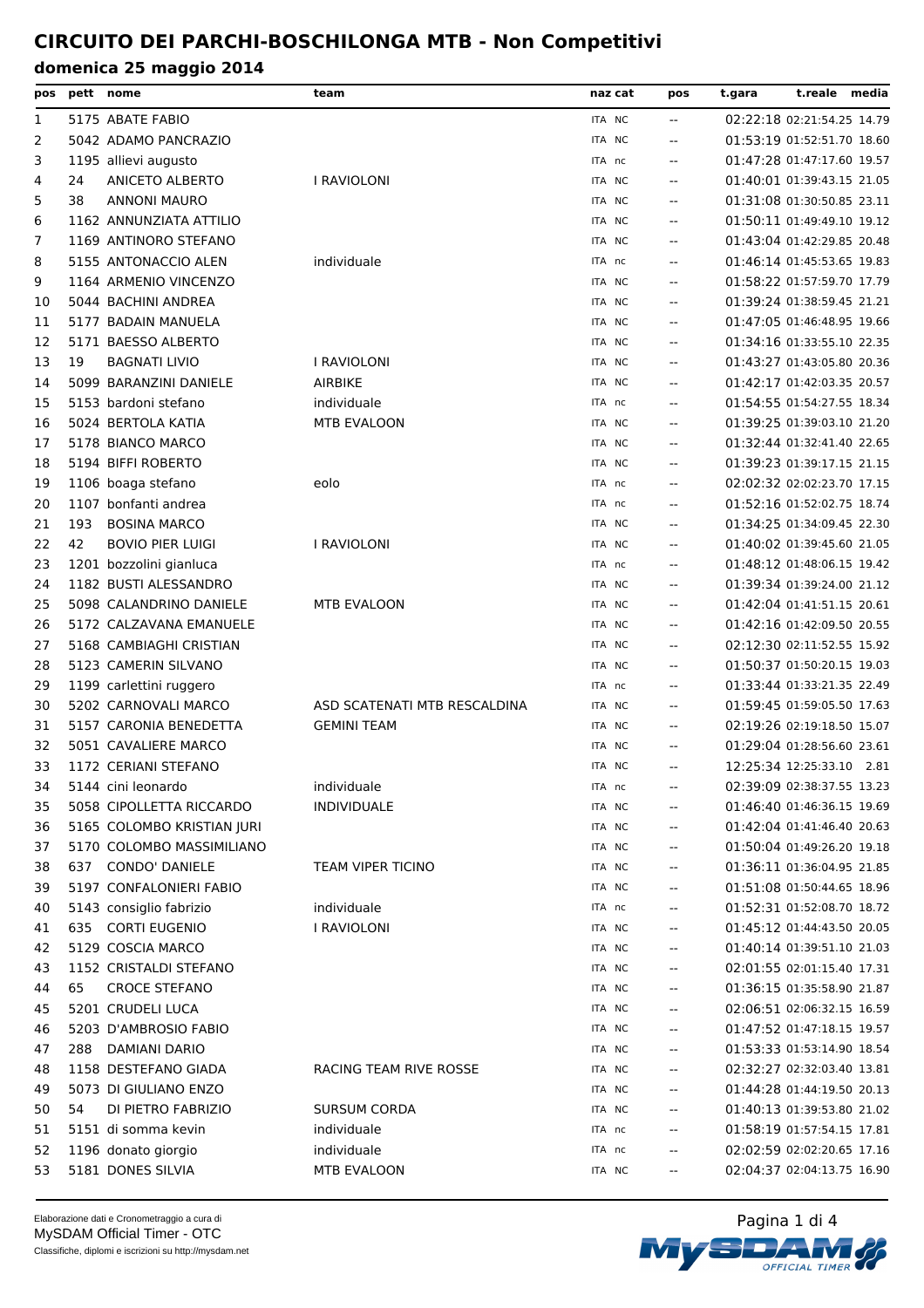| pos      |         | pett nome                                 | team                          | naz cat | pos                                           | t.gara | t.reale media              |  |
|----------|---------|-------------------------------------------|-------------------------------|---------|-----------------------------------------------|--------|----------------------------|--|
| 54       | 30      | FELLETTI ALESSANDRO                       | RACING TEAM RIVE ROSSE        | ITA NC  | $\mathord{\hspace{1pt}\text{--}\hspace{1pt}}$ |        | 02:26:27 02:25:52.50 14.39 |  |
| 55       |         | 1153 FILIPPIS DANIELE                     |                               | ITA NC  | $- -$                                         |        | 01:52:25 01:52:10.50 18.72 |  |
| 56       |         | 5173 FORTUNATO MIRKO                      |                               | ITA NC  | $\overline{\phantom{a}}$                      |        | 02:02:32 02:02:22.40 17.16 |  |
| 57       |         | 5142 foscoli danilo                       |                               | ITA nc  | $-$                                           |        | 01:50:58 01:50:39.20 18.97 |  |
| 58       |         | 5131 FOSCOLI MAURO                        |                               | ITA NC  | $- -$                                         |        | 01:56:39 01:56:18.65 18.05 |  |
| 59       |         | 5138 frasca caccia giuseppe               | singolo                       | ITA nc  | $\overline{\phantom{a}}$                      |        | 02:01:18 02:01:08.55 17.33 |  |
| 60       |         | 1198 frigerio simone                      | individuale                   | ITA nc  | $\mathbf{u}$                                  |        | 01:40:54 01:40:29.50 20.89 |  |
| 61       |         | 1175 GAGLIANO MAURIZIO                    |                               | ITA NC  | $- -$                                         |        | 01:48:41 01:48:31.65 19.34 |  |
| 62       |         | 5018 GALBIATI TIBERIO                     | TEAM BIKE VALLE INTELVI       | ITA NC  | $\overline{\phantom{a}}$                      |        | 01:30:49 01:30:23.35 23.23 |  |
| 63       |         | 5176 GALLI MARCO                          |                               | ITA NC  | $\overline{\phantom{a}}$                      |        | 01:34:47 01:34:33.75 22.20 |  |
| 64       |         | 5156 galli massimo                        | individuale                   | ITA nc  | $- -$                                         |        | 01:51:09 01:50:49.35 18.94 |  |
| 65       |         | 5162 GANDOLFI ALESSANDRO                  |                               | ITA NC  | $\sim$ $\sim$                                 |        | 01:41:46 01:41:36.10 20.66 |  |
| 66       |         | 5038 GANDOLFI GRAZIANO                    | MTB EVALOON                   | ITA NC  | $\mathbf{u}$                                  |        | 01:37:38 01:37:20.45 21.57 |  |
| 67       |         | 5167 GARDINI MATTEO MICHAEL               |                               | ITA NC  | $- -$                                         |        | 02:22:00 02:22:00.00 14.78 |  |
| 68       |         | 1200 GESSAGHI DANIELE                     |                               | ITA nc  | $\sim$ $\sim$                                 |        | 02:13:32 02:13:02.70 15.78 |  |
| 69       |         | 5191 GHISALBERTI ANDREA                   | <b>INDIVIDUALE</b>            | ITA NC  | $\mathbf{u}$                                  |        | 01:49:47 01:49:13.30 19.22 |  |
| 70       |         | 5040 GIACOMELLO MAURIZIO                  | HR TEAM                       | ITA NC  | $- -$                                         |        | 01:35:33 01:35:13.65 22.05 |  |
| 71       |         | 5148 gioacchini andrea                    | individuale                   | ITA nc  | $\mathbf{u}$                                  |        | 02:31:04 02:30:46.10 13.92 |  |
| 72       |         | 5147 gioacchini marco                     | individuale                   | ITA nc  | $\mathbf{u}$                                  |        | 02:31:06 02:30:41.75 13.93 |  |
| 73       |         | 1194 giommi roberto                       | individuale                   | ITA nc  | $\mathcal{L}_{\mathcal{F}}$                   |        | 01:57:30 01:57:07.60 17.92 |  |
| 74       |         | 5174 GRAMEGNA VINCENZO                    |                               | ITA NC  | $\sim$ $\sim$                                 |        | 01:57:18 01:56:54.60 17.96 |  |
| 75       |         | 5067 IAIA ANDREA                          | BICITIME RACING TEAM ASD      | ITA NC  | $\mathbf{u}$                                  |        | 01:39:07 01:38:57.00 21.22 |  |
| 76       |         | 5195 ILARDO SAMUELE                       |                               | ITA NC  | $-$                                           |        | 02:03:07 02:03:00.25 17.07 |  |
| 77       | 79      | <b>IMARISIO SERGIO</b>                    | I RAVIOLONI                   | ITA NC  | $\sim$ $\sim$                                 |        | 01:52:49 01:52:00.80 18.74 |  |
| 78       | 70      | LARIA MARCO                               | DARRA RACING TEAM ASD         | ITA NC  | $\mathbf{u}$                                  |        | 01:38:04 01:37:43.00 21.49 |  |
| 79       |         | 5185 LATINA DAVIDE                        |                               | ITA NC  | $\overline{\phantom{a}}$                      |        | 01:50:06 01:49:41.30 19.14 |  |
| 80       |         | 5164 LEVATI ERMANNO                       |                               | ITA NC  | $\sim$ $\sim$                                 |        | 01:36:57 01:36:53.40 21.67 |  |
| 81       |         | 1165 LISI FABRIZIO                        | HR TEAM                       | ITA NC  | $- -$                                         |        | 01:36:09 01:35:56.75 21.88 |  |
| 82       |         | 1156 LO BIANCO MARCO                      |                               | ITA NC  | $\sim$ $\sim$                                 |        | 01:53:42 01:53:28.30 18.50 |  |
| 83       |         | 1177 LOMBARDO DANIELE                     |                               | ITA NC  | $\mathbf{u}$                                  |        | 02:01:34 02:01:22.90 17.30 |  |
|          |         | 5187 LONGHI ETTORE                        |                               | ITA NC  | $\overline{\phantom{a}}$                      |        | 01:58:33 01:57:53.15 17.81 |  |
| 84<br>85 |         | 5188 LONGHI FABIO                         |                               | ITA NC  | $\overline{\phantom{a}}$                      |        | 01:40:19 01:40:05.40 20.98 |  |
|          |         |                                           |                               | ITA NC  | $\sim$ $\sim$                                 |        | 01:42:48 01:42:13.35 20.54 |  |
| 86<br>87 |         | 5020 LORENZI MARCO<br>5184 LOSTUMO ANTONI |                               |         |                                               |        | 02:06:03 02:05:27.45 16.73 |  |
|          |         |                                           |                               | ITA NC  | $\overline{\phantom{a}}$                      |        | 01:46:53 01:46:29.10 19.72 |  |
| 88       |         | 5108 LOTTERIO MICHELA                     | RACING TEAM RIVE ROSSE        | ITA nc  |                                               |        |                            |  |
| 89       |         | 5114 LUSENTI ROBERTO                      |                               | ITA NC  | $\overline{\phantom{m}}$                      |        | 01:48:20 01:47:47.40 19.48 |  |
| 90       |         | 1176 MACRO ROBERTO                        |                               | ITA NC  | $\overline{\phantom{a}}$                      |        | 01:58:35 01:58:22.40 17.74 |  |
| 91       |         | 5186 MACULAN MARCO                        |                               | ITA NC  |                                               |        | 01:30:07 01:30:02.80 23.32 |  |
| 92       |         | 5128 MAFFIOLETTI GIAMPIETRO               |                               | ITA NC  | $\sim$ $\sim$                                 |        | 01:40:16 01:40:03.90 20.98 |  |
| 93       |         | 1189 MAGNANTI CINZIA                      | ASD SCATENATI MTB RESCALDINA  | ITA NC  | $\mathbf{u}$                                  |        | 01:58:34 01:58:00.85 17.79 |  |
| 94       |         | 1187 MARIANI STEFANO                      | ASD SCATENATI MTB RESCALDINA  | ITA NC  |                                               |        | 01:58:32 01:57:51.95 17.81 |  |
| 95       |         | 5182 MARION MAURO                         | KTM PROTEK TORREVILLA MTB ASD | ITA NC  | $\overline{\phantom{m}}$                      |        | 01:37:57 01:37:42.45 21.49 |  |
| 96       |         | 5001 MARTINELLO VANNI                     | <b>INDIVIDUALE</b>            | ITA NC  | $\overline{\phantom{a}}$                      |        | 01:59:43 01:59:17.50 17.60 |  |
| 97       |         | 5132 MASIELLO COSIMO                      |                               | ITA NC  |                                               |        | 01:52:33 01:52:10.75 18.72 |  |
| 98       |         | 5160 MASIER MIRCO                         |                               | ITA NC  | $\overline{\phantom{m}}$                      |        | 01:38:59 01:38:54.15 21.23 |  |
| 99       |         | 5163 MELGRATI GIANLUIGI                   |                               | ITA NC  | $\mathbf{u}$                                  |        | 01:55:38 01:55:34.65 18.16 |  |
|          | 100 275 | <b>MILANI MATTEO</b>                      |                               | ITA NC  | --                                            |        | 01:31:11 01:30:54.15 23.10 |  |
| 101 18   |         | <b>MONDA ANTONIO</b>                      | I RAVIOLONI                   | ITA NC  | $\overline{\phantom{m}}$                      |        | 01:43:28 01:43:05.60 20.36 |  |
|          |         | 102 1178 MONONI DIEGO                     |                               | ITA NC  | $\mathbf{u}$                                  |        | 02:01:34 02:01:24.50 17.29 |  |
|          |         | 103 5137 MORATELLO MASSIMO                | MTB FALCHI BLU                | ITA NC  | $\overline{\phantom{m}}$                      |        | 01:46:53 01:46:36.70 19.69 |  |
|          |         | 104 1202 MORELLI MATTEO                   |                               | ITA nc  | $\overline{\phantom{m}}$                      |        | 02:13:32 02:13:03.45 15.78 |  |
|          |         | 105 5179 MOTTA MARCO                      |                               | ITA NC  | $\overline{\phantom{a}}$                      |        | 01:58:16 01:57:49.65 17.82 |  |
|          |         | 106 1183 MOTTADELLI LUCA                  | AROSIO MTB ASD                | ITA NC  | $\overline{\phantom{m}}$                      |        | 01:51:06 01:50:59.50 18.92 |  |

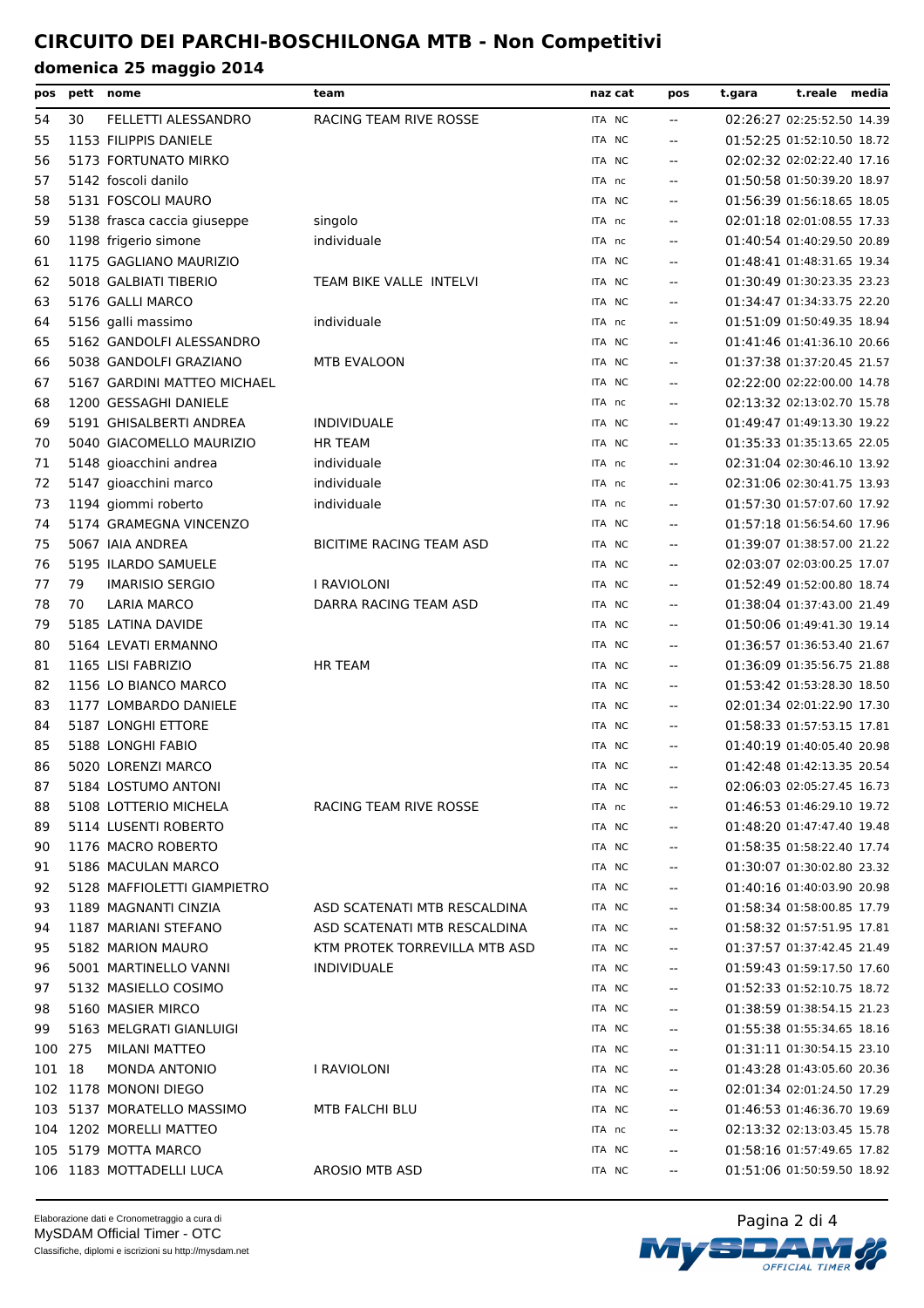|        | pos pett nome |                                 | team                                | naz cat       | pos                      | t.reale media<br>t.gara    |  |
|--------|---------------|---------------------------------|-------------------------------------|---------------|--------------------------|----------------------------|--|
| 107    |               | 1185 MOTTADELLI PIERANGELO      | AROSIO MTB ASD                      | ITA NC        | $- -$                    | 01:28:46 01:28:43.95 23.66 |  |
| 108    |               | 5192 MUNARI STEFANO             |                                     | ITA NC        | $\overline{a}$           | 01:39:41 01:39:29.00 21.10 |  |
| 109    |               | 5021 ORIANI MAURIZIO            | ASD SCATENATI MTB RESCALDINA        | ITA NC        | $-$                      | 02:01:12 02:00:36.80 17.41 |  |
| 110    |               | 1197 ottolini alberto           | individuale                         | ITA nc        | $\overline{a}$           | 01:42:55 01:42:26.55 20.49 |  |
| 111    |               | 1188 PARONI UMBERTO             | ASD SCATENATI MTB RESCALDINA        | ITA NC        |                          | 01:52:34 01:51:59.55 18.75 |  |
| 112    |               | 5041 PASQUALI MARZIO            |                                     | ITA NC        | $\sim$ $\sim$            | 01:36:10 01:35:53.75 21.89 |  |
| 113    |               | 5076 PELLANI MARIO              |                                     | ITA NC        | $- -$                    | 01:47:10 01:46:39.75 19.68 |  |
| 114 92 |               | PETULLA' MICHAEL                |                                     | ITA NC        |                          | 01:29:32 01:29:17.40 23.51 |  |
| 115    |               | 5161 PIAZZA MICHELA             | <b>ASD HELIOS</b>                   | ITA NC        | $\overline{\phantom{a}}$ | 02:04:37 02:04:14.10 16.90 |  |
| 116    |               | 5069 PIGA ANGELO                | RACING TEAM RIVE ROSSE              | ITA NC        | $\overline{a}$           | 02:09:50 02:09:14.80 16.24 |  |
| 117    |               | 5190 PIGNI FABIO                |                                     | ITA NC        | $- -$                    | 02:10:32 02:10:23.50 16.10 |  |
| 118    |               | 5196 PIGOZZI FERNANDO           |                                     | ITA NC        | $-$                      | 01:53:02 01:52:33.15 18.65 |  |
| 119    |               | 5004 PISCOPO PAOLO              | <b>INDIVIDUALE</b>                  | ITA NC        | $\overline{a}$           | 01:43:52 01:43:48.95 20.22 |  |
| 120    |               | 5152 puddu serafino             | individuale                         | ITA nc        | $\overline{a}$           | 01:54:09 01:53:58.45 18.42 |  |
| 121    |               | 5183 QUANTU NICOLA              |                                     | ITA NC        | $\sim$ $\sim$            | 02:11:33 02:10:54.45 16.04 |  |
| 122    |               | 5135 RADAELLI MAURIZIO          |                                     | ITA NC        | $\overline{a}$           | 01:44:59 01:44:48.40 20.03 |  |
| 123    |               | 5124 RADICE ANDREA              |                                     | ITA NC        |                          | 01:31:58 01:31:54.40 22.84 |  |
| 124    |               | 5158 RAIMONDI FILIPPO           | <b>RASAERBA TEAM</b>                | ITA NC        | $\sim$ $\sim$            | 01:36:36 01:36:14.65 21.81 |  |
| 125    |               | 337 REGONDI FRANCO              |                                     | ITA NC        | $- -$                    | 01:48:09 01:47:39.60 19.50 |  |
| 126    |               | 5133 RIGANO GIUSEPPE            |                                     | ITA NC        |                          | 02:04:24 02:04:07.90 16.91 |  |
| 127    |               | 1162 RIGHINI STEFANO            |                                     | ITA NC        | $\sim$ $\sim$            | 01:49:46 01:49:22.50 19.20 |  |
| 128    |               | 5136 RIVA LUIGI                 |                                     | ITA NC        | $\overline{a}$           | 01:49:47 01:49:13.15 19.22 |  |
| 129    |               | 1191 roggiani simone            |                                     | ITA nc        | $- -$                    | 01:45:18 01:44:51.60 20.02 |  |
|        |               | 130 1186 ROSSETTI LUCA          |                                     | ITA NC        | $-$                      | 01:49:18 01:48:58.35 19.27 |  |
| 131    |               | 5180 ROSSETTI ROBERTO           | <b>INDIVIDUALE</b>                  | ITA NC        | $\overline{a}$           | 01:43:37 01:43:22.85 20.31 |  |
|        |               | 132 5139 rossi valerio          |                                     | ITA nc        | $\overline{a}$           | 01:36:23 01:36:18.25 21.80 |  |
| 133    |               | 5045 ROVERA LUIGI               | TEAM VARESE 2004                    | ITA NC        | $\sim$ $\sim$            | 01:37:18 01:37:12.55 21.60 |  |
| 134    |               | 5204 ROVERZI GUIDO              | ASD SCATENATI MTB RESCALDINA        | <b>ITA NC</b> | $\overline{\phantom{a}}$ | 02:01:20 02:00:40.75 17.40 |  |
| 135    |               | 5043 SALIGARI MARCO             |                                     | ITA NC        | $\overline{a}$           | 01:29:42 01:29:35.50 23.44 |  |
|        |               | 136 1170 SALVADOR MIRKO         |                                     | ITA NC        | $\sim$ $\sim$            | 02:19:34 02:19:16.80 15.07 |  |
| 137    |               | 1168 SALVIONI MATTEO            |                                     | ITA NC        | $\overline{\phantom{a}}$ | 01:40:49 01:40:36.95 20.87 |  |
| 138    |               | 1190 SANTANGELO IGNAZIO         | <b>BORGA CYCLES TEAM</b>            | ITA NC        |                          | 01:27:25 01:27:15.65 24.06 |  |
|        |               | 139 5130 SCALCO SERGIO          |                                     | ITA NC        | $\overline{\phantom{a}}$ | 01:37:50 01:37:42.80 21.49 |  |
|        |               | 140 5150 serio mauro            | individuale                         | ITA nc        | $\overline{\phantom{m}}$ | 01:53:30 01:53:13.90 18.54 |  |
|        |               | 141 1163 SETTANNI GIUSEPPE      |                                     | ITA NC        |                          | 01:45:36 01:45:23.80 19.92 |  |
|        |               | 142 5198 SEVESO FAUSTO          |                                     | ITA NC        | $-$                      | 01:36:09 01:36:06.50 21.85 |  |
|        |               | 143 1157 SORIANI MICHELA        | RACING TEAM RIVE ROSSE              | ITA NC        |                          | 01:58:38 01:58:13.00 17.76 |  |
|        |               | 144 5149 sprocati claudio       | individuale                         | ITA nc        |                          | 01:49:26 01:49:19.80 19.20 |  |
|        |               | 145 120 STROPPARO ANNABELLA     | TEAM HERSH AMICI DI ANNABELLA A.S.D | ITA NC        | $\qquad \qquad -$        | 01:19:49 01:19:46.70 26.32 |  |
|        |               | 146 1174 TERRENI GIAN FRANCESCO |                                     | ITA NC        | $\overline{\phantom{m}}$ | 01:56:55 01:56:35.60 18.01 |  |
|        |               | 147 5154 testi andrea           |                                     | ITA nc        |                          | 01:54:44 01:54:28.35 18.34 |  |
|        |               | 148 5159 TOMASELLA DAVIDE       |                                     | ITA NC        | $\overline{\phantom{m}}$ | 02:01:34 02:01:23.35 17.29 |  |
|        |               | 149 1167 TUNISI ANGELO          |                                     | ITA NC        | $\qquad \qquad -$        | 02:00:00 01:59:36.65 17.55 |  |
|        |               | 150 5141 vani roberto           | individuale                         | ITA nc        |                          | 01:30:51 01:30:42.90 23.14 |  |
|        |               | 151 5048 VIGETTI SALVATORE      | <b>HR TEAM</b>                      | ITA NC        | $\qquad \qquad -$        | 01:43:26 01:43:14.75 20.33 |  |
|        |               | 152 1184 VILLA PIETRO           |                                     | ITA NC        | $\overline{\phantom{a}}$ | 01:47:02 01:46:56.95 19.63 |  |
| 153 20 |               | VILLANO ADRIANO                 | <b>HR TEAM</b>                      | ITA NC        |                          | 01:37:38 01:37:18.10 21.58 |  |
|        |               | 154 1166 ZAFFAROTTI ROMANO      |                                     | ITA NC        | $\sim$ $\sim$            | 01:34:58 01:34:39.25 22.18 |  |
|        |               | 155 5166 ZAMPERONE SARAH        | RACING TEAM RIVE ROSSE              | ITA NC        |                          | 02:32:36 02:32:10.40 13.80 |  |
|        |               | 156 5146 ZANIN CARLO            |                                     | ITA NC        | $\qquad \qquad -$        | 01:46:26 01:46:04.50 19.79 |  |
|        |               | DNF 1161 GIRARDI EDOARDO        |                                     | ITA NC        |                          | 00:00:00 00:00:00.00       |  |
|        |               | DNF 1171 CERIANI ANDREA         |                                     | ITA NC        |                          | 00:00:00 00:00:00.00       |  |
|        |               | DNF 1173 MARIANI ANDREA         |                                     | ITA NC        |                          | 00:00:00 00:00:00.00       |  |
|        |               |                                 |                                     |               |                          |                            |  |